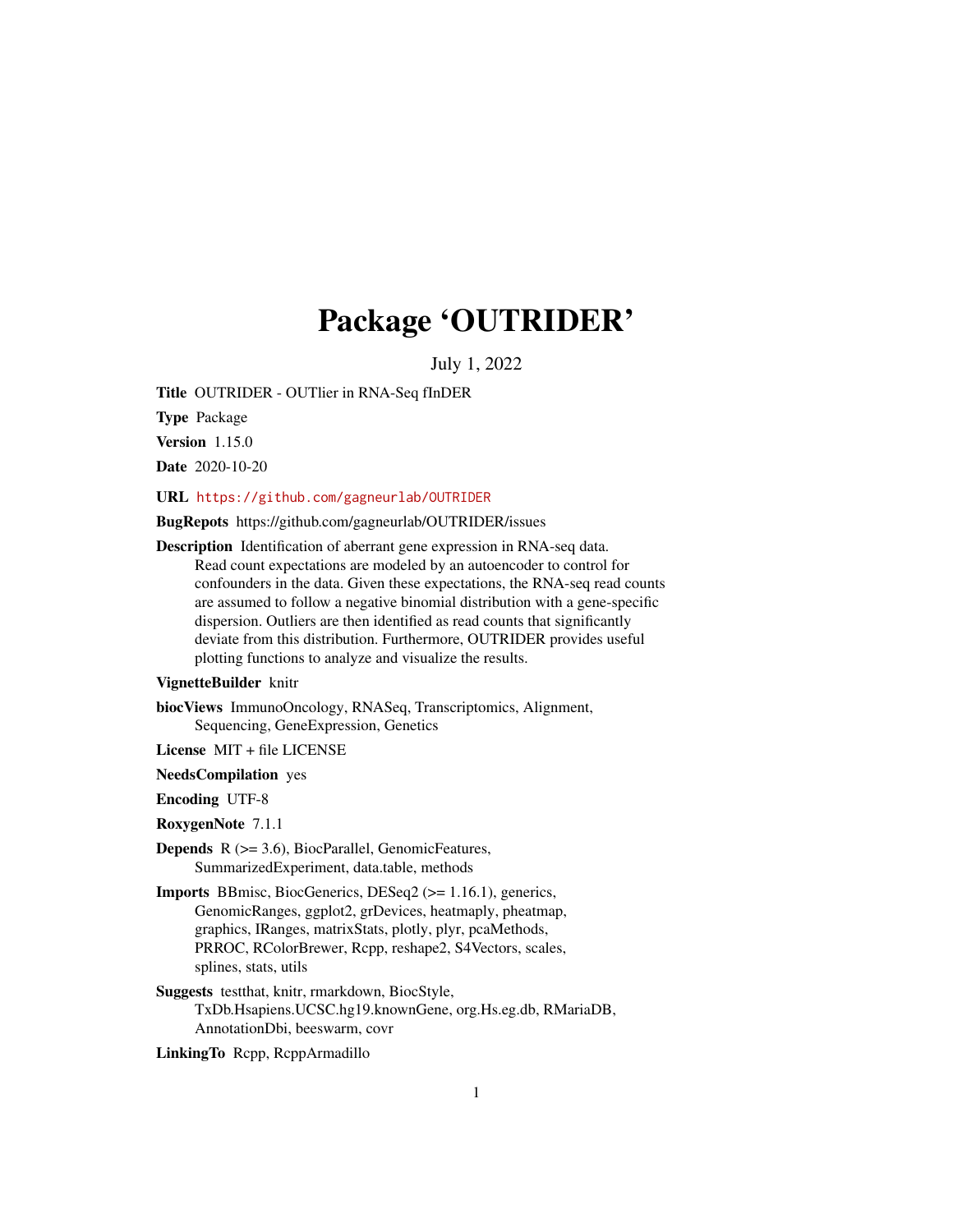Collate package-OUTRIDER.R class-OutriderDataSet.R AllGenerics.R inputCheckerFunctions.R helperFunctions.R getNSetterFuns.R getNSetterFunsInternal.R autoencoder.R fitNB.R ZscoreMatrix.R method-evaluation.R method-counts.R method-gridSearch.R method-plot.R method-results.R pValMatrix.R filterExpression.R OUTRIDER.R sizeFactor.R RcppExports.R updateE.R updateD.R updateTheta.R PCAcorrections.R thetaMethodOfMoments.R controlForConfounders.R lossNGradientRVersion.R

git\_url https://git.bioconductor.org/packages/OUTRIDER

git\_branch master

git\_last\_commit f288267

git\_last\_commit\_date 2022-04-26

Date/Publication 2022-07-01

Author Felix Brechtmann [aut], Christian Mertes [aut, cre], Agne Matuseviciute [aut], Michaela Fee Müller [ctb], Vicente Yepez [aut], Julien Gagneur [aut]

Maintainer Christian Mertes <mertes@in.tum.de>

# R topics documented:

| 3                                                                                                                        |
|--------------------------------------------------------------------------------------------------------------------------|
| 4                                                                                                                        |
| 5                                                                                                                        |
| 5                                                                                                                        |
| 6                                                                                                                        |
| 7                                                                                                                        |
| 8                                                                                                                        |
| -9                                                                                                                       |
| 10                                                                                                                       |
| $findEncodingDim \dots \dots \dots \dots \dots \dots \dots \dots \dots \dots \dots \dots \dots \dots \dots \dots$<br>-11 |
| $\overline{12}$                                                                                                          |
|                                                                                                                          |
| -14                                                                                                                      |
| -15                                                                                                                      |
| -16                                                                                                                      |
| -17                                                                                                                      |
| 19                                                                                                                       |
| $plotAberrant PerSample \dots \dots \dots \dots \dots \dots \dots \dots \dots \dots \dots \dots \dots \dots$<br>20       |
| 26                                                                                                                       |
| 27                                                                                                                       |
| sizeFactors                                                                                                              |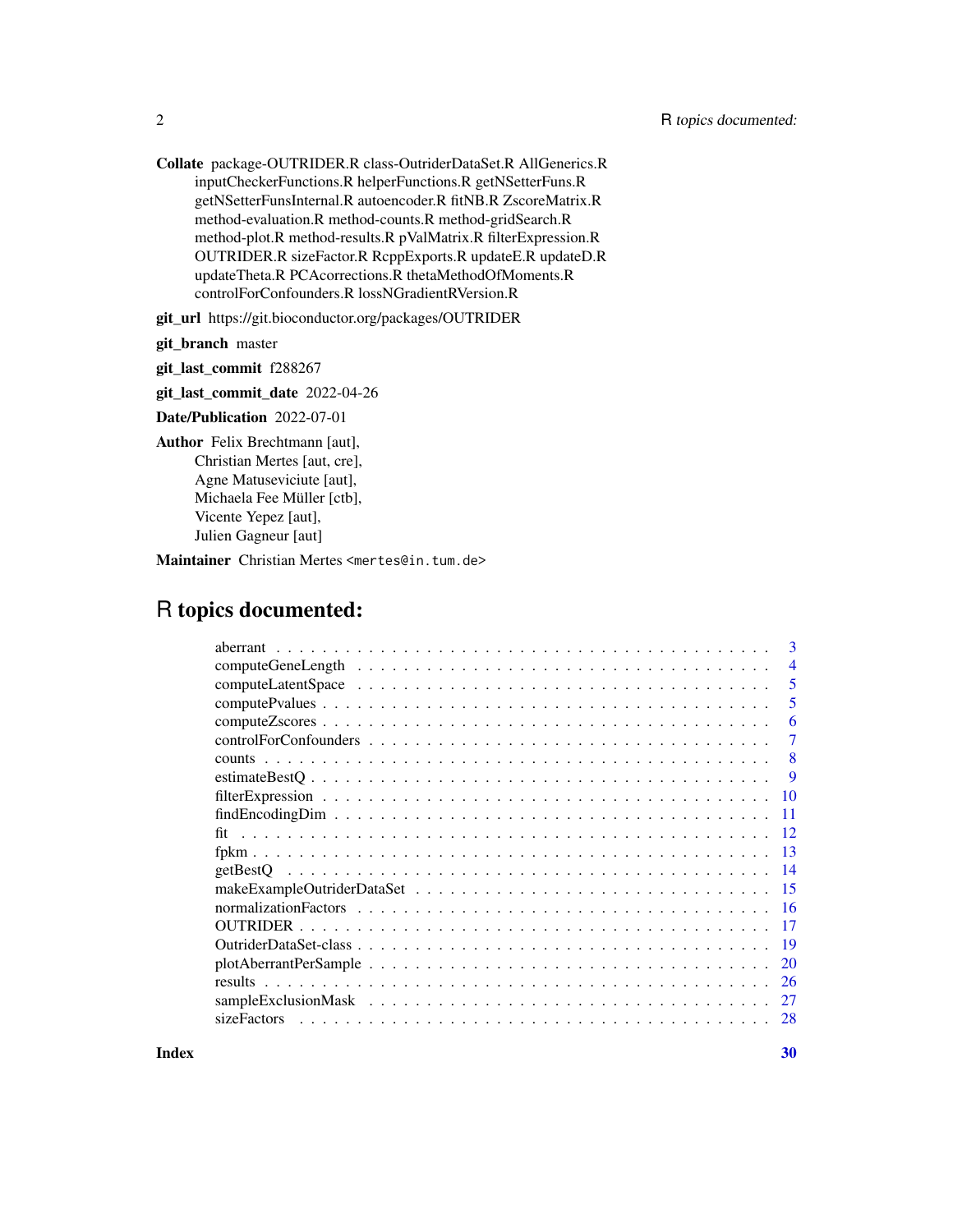<span id="page-2-1"></span><span id="page-2-0"></span>

#### Description

Identifies the aberrant events and returns the number of aberrant counts per gene or sample or returns a matrix indicating aberrant events.

# Usage

```
aberrant(object, ...)
## S4 method for signature 'OutriderDataSet'
aberrant(
 object,
 padjCutoff = 0.05,
 zScoreCutoff = 0,
 by = c("none", "sample", "gene")
)
```
#### Arguments

| object       | An OutriderDataSet object                                                        |
|--------------|----------------------------------------------------------------------------------|
| $\cdots$     | Currently not in use.                                                            |
| padjCutoff   | The padjust cutoff                                                               |
| zScoreCutoff | The absolute Z-score cutoff, if NA or NULL no Z-score cutoff is used             |
| bv           | if the results should be summarized by 'sample', 'gene' or not at all (default). |

# Value

The number of aberrent events by gene or sample or a TRUE/FALSE matrix of the size sample x gene of aberrent events.

```
ods <- makeExampleOutriderDataSet()
ods <- OUTRIDER(ods, implementation='pca')
aberrant(ods)[1:10,1:10]
tail(sort(aberrant(ods, by="sample")))
tail(sort(aberrant(ods, by="gene")))
```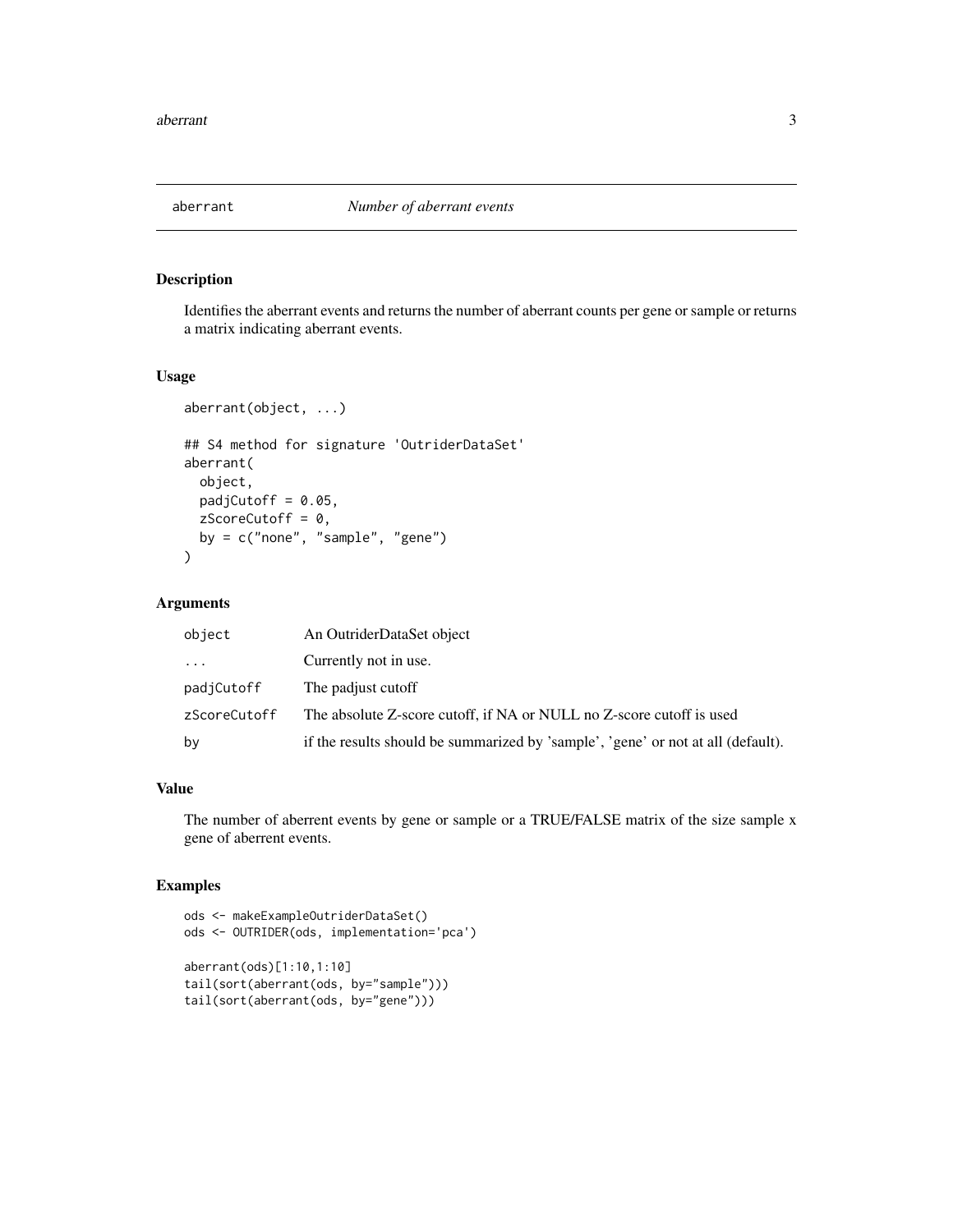<span id="page-3-0"></span>computeGeneLength *Extracting the gene length from annotations*

# Description

Computes the length for each gene based on the given GTF file or annotation. Here the length of a gene is defind by the total number of bases covered by exons.

# Usage

```
computeGeneLength(ods, gtfFile, format = "gtf", mapping = NULL, ...)
```
# Arguments

| ods      | An OutriderDataSet for which the gene length should be computed.                                                                                                  |
|----------|-------------------------------------------------------------------------------------------------------------------------------------------------------------------|
| gtfFile  | Can be a GTF file or an txDb object with annotation.                                                                                                              |
| format   | The format parameter from make TxDbFromGFF                                                                                                                        |
| mapping  | If set, it is used to map gene names between the GFT and the ods object. This<br>should be a 2 column data.frame: 1. column GTF names and 2. column ods<br>names. |
| $\cdots$ | further arguments to make TxDbFromGFF                                                                                                                             |

# Value

An OutriderDataSet containing a basepairs column with the calculated gene length. Accessable through mcols(ods)['baisepairs']

```
ods <- makeExampleOutriderDataSet(dataset="GTExSkinSmall")
annotationFile <- system.file("extdata", "gencode.v19.genes.small.gtf.gz",
       package="OUTRIDER")
ods <- computeGeneLength(ods, annotationFile)
mcols(ods)['basepairs']
fpkm(ods)[1:10,1:10]
```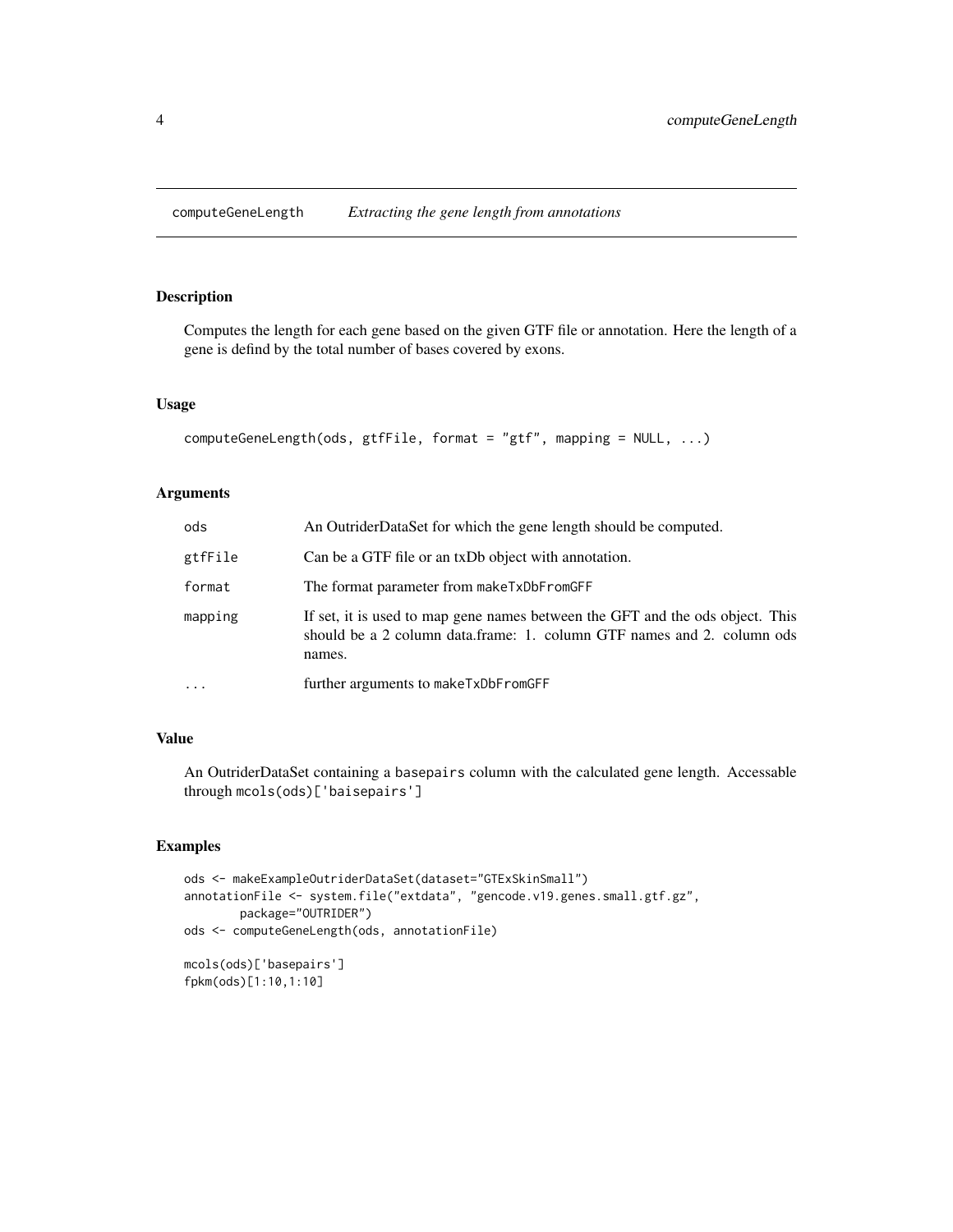<span id="page-4-0"></span>computeLatentSpace *Extracting the latent space*

#### Description

Extracts the latent space from the OutriderDataSet object determined by the autoencoder.

#### Usage

```
computeLatentSpace(ods)
```
#### Arguments

ods An OutriderDataSet

#### Value

A matrix containing the latent space determined by the autoencoder.

#### Examples

```
ods <- makeExampleOutriderDataSet()
ods <- estimateSizeFactors(ods)
ods <- controlForConfounders(ods, implementation="pca")
computeLatentSpace(ods)[,1:6]
```
<span id="page-4-1"></span>computePvalues *Calculate P-values*

#### Description

This function computes the P-values based on the fitted negative binomial model. It computes two matrices with the same dimension as the count matrix (samples x genes), which contain the corresponding P-values and adjusted P-values of every count.

#### Usage

```
computePvalues(object, ...)
## S4 method for signature 'OutriderDataSet'
computePvalues(
 object,
 alternative = c("two.sided", "greater", "less"),
 method = "BY",BPPARAM = bpparam()
)
```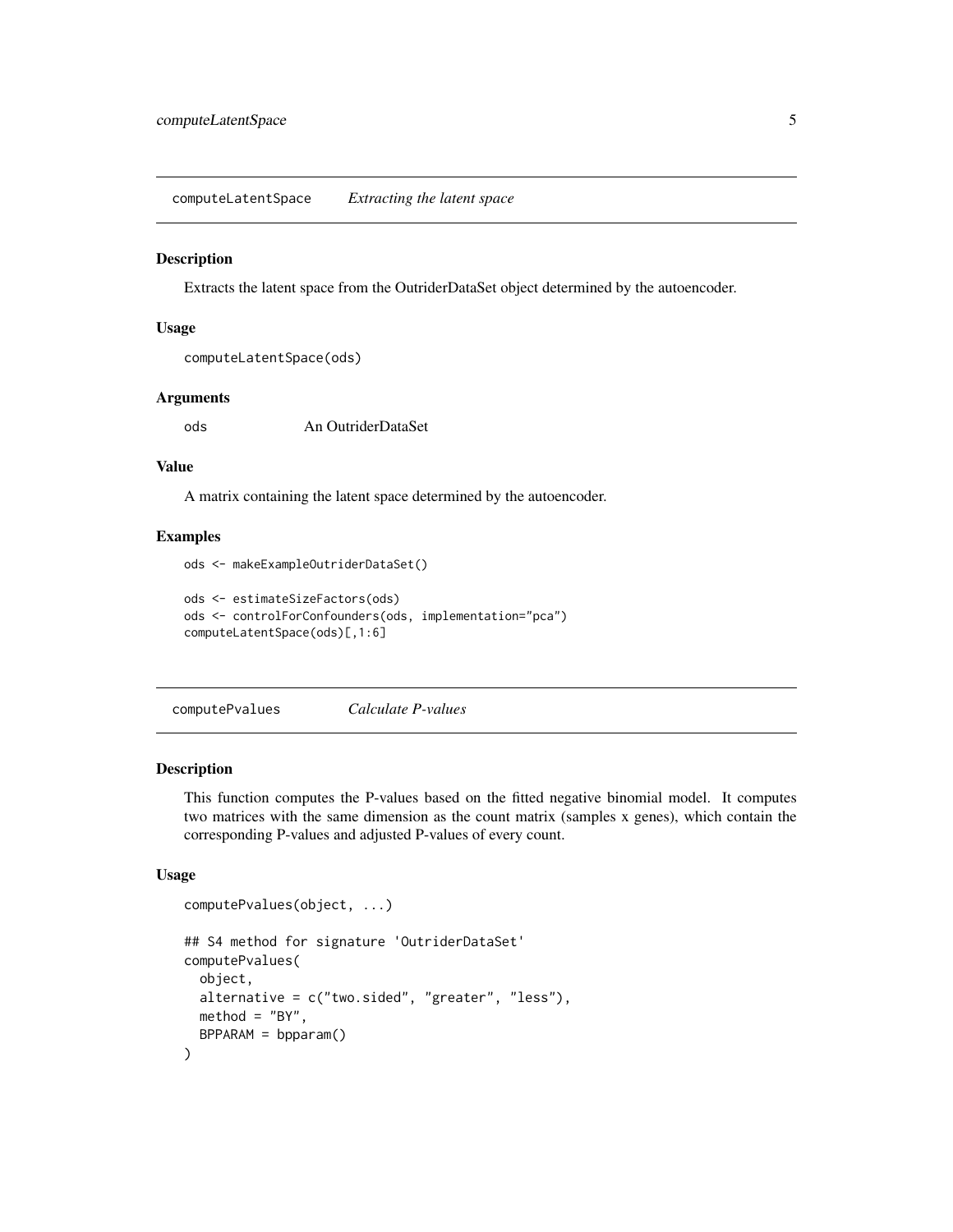#### <span id="page-5-0"></span>Arguments

| object                  | An OutriderDataSet                                                                                                                                |
|-------------------------|---------------------------------------------------------------------------------------------------------------------------------------------------|
| $\cdot$ $\cdot$ $\cdot$ | additional params, currently not used.                                                                                                            |
| alternative             | Can be one of "two sided", "greater" or "less" to specify the alternative hypoth-<br>esis used to calculate the P-values, defaults to "two.sided" |
| method                  | Method used for multiple testing                                                                                                                  |
| <b>BPPARAM</b>          | Can be used to parallelize the computation, defaults to bpparam()                                                                                 |

#### Value

An OutriderDataSet object with computed nominal and adjusted P-values

#### See Also

p.adjust

### Examples

```
ods <- makeExampleOutriderDataSet()
ods <- estimateSizeFactors(ods)
ods <- fit(ods)
ods <- computePvalues(ods)
assays(ods)[['pValue']][1:10,1:10]
```
<span id="page-5-1"></span>computeZscores *Z score computation*

#### Description

Computes the z scores for every count in the matrix. The z score is defined in the log2 space as follows:

$$
z_{ij} = \frac{l_{ij} - \mu_j^l}{\sigma_j^l}
$$

, where l is the log2 transformed normalized count and mu and sigma the mean and standard deviation for gene j, respectively.

# Usage

```
computeZscores(ods, ...)
```

```
## S4 method for signature 'OutriderDataSet'
computeZscores(ods, peerResiduals = FALSE, ...)
```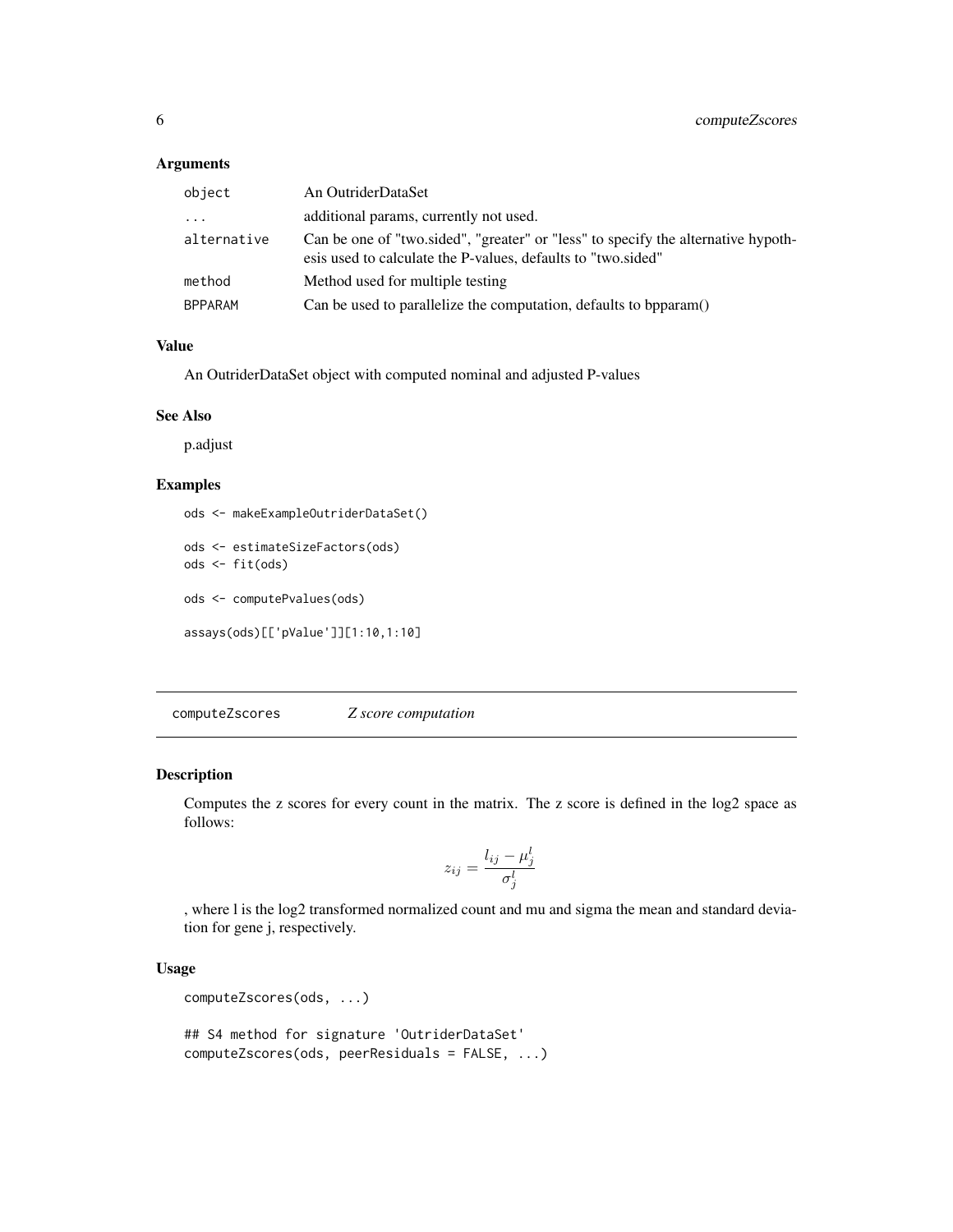# <span id="page-6-0"></span>Arguments

| ods           | <b>OutriderDataSet</b>                               |
|---------------|------------------------------------------------------|
| .             | Further arguments passed on to ZscoreMatrix.         |
| peerResiduals | If TRUE, PEER residuals are used to compute Z scores |

# Value

An OutriderDataSet containing the Z score matrix "zScore" and the log2 fold changes "l2fc" as asasys.

#### Examples

```
ods <- makeExampleOutriderDataSet()
ods <- estimateSizeFactors(ods)
ods <- controlForConfounders(ods, implementation="pca")
ods <- computeZscores(ods)
zScore(ods)[1:10,1:10]
assay(ods, "l2fc")[1:10,1:10]
```
<span id="page-6-1"></span>controlForConfounders *Autoencoder function to correct for confounders.*

# Description

This is the wrapper function for the autoencoder implementation. It can be used to call the standard R implementation or the experimental Python implementation.

# Usage

```
controlForConfounders(
  ods,
  q,
  implementation = c("autoencoder", "pca"),
  BPPARAM = bpparam(),
  ...
)
```
# Arguments

| ods            | An OutriderDataSet object                                                                                                                    |
|----------------|----------------------------------------------------------------------------------------------------------------------------------------------|
| q              | The encoding dimensions                                                                                                                      |
| implementation | "autoencoder", the default, will use the autoencoder implementation. Also 'pca'<br>and 'peer' can be used to control for confounding effects |
| <b>BPPARAM</b> | A BiocParallelParam instance to be used for parallel computing.                                                                              |
| $\cdot$        | Further arguments passed on to the specific implementation method.                                                                           |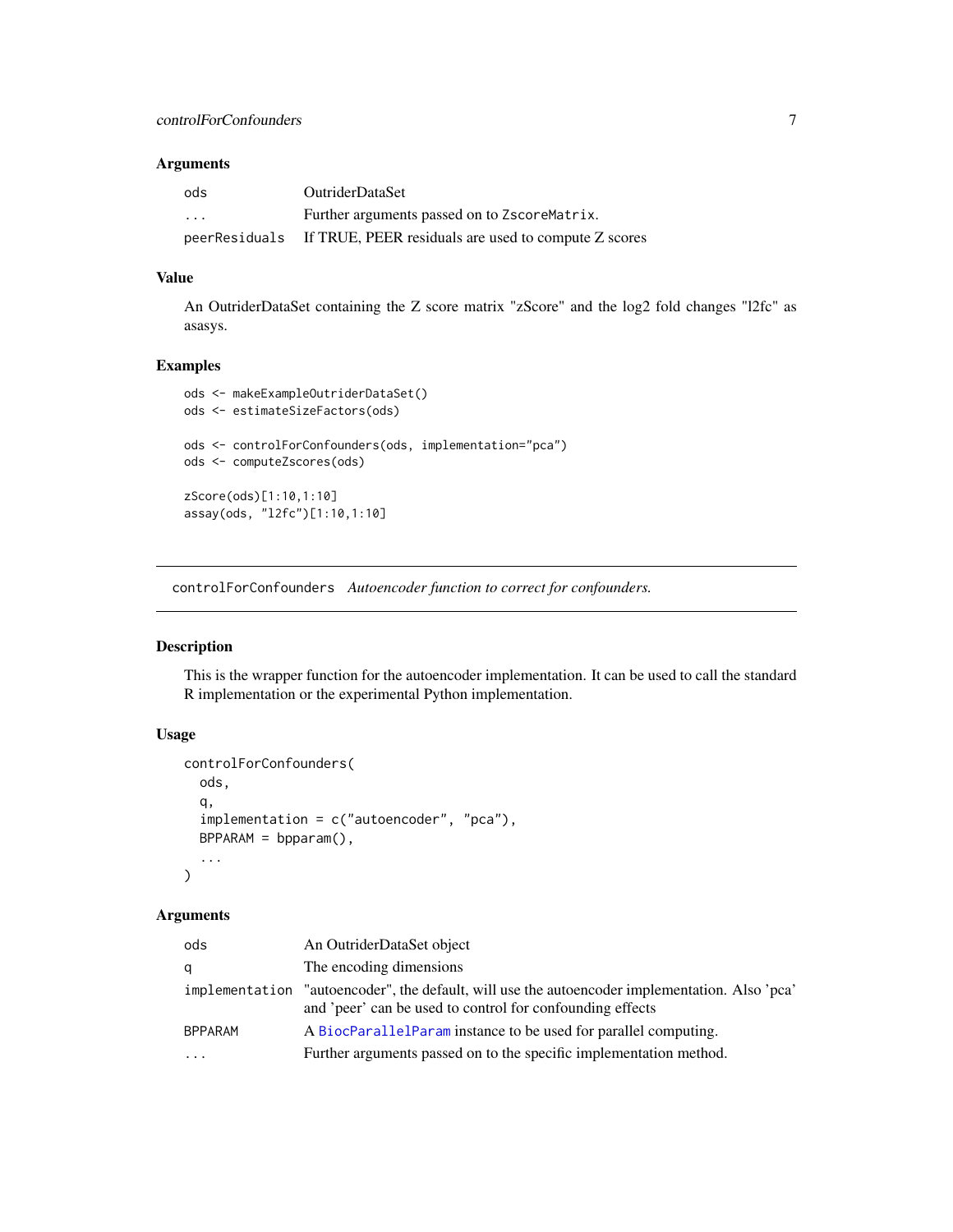<span id="page-7-0"></span>8 counts are seen to be a set of the second second second second second second second second second second second second second second second second second second second second second second second second second second sec

# Value

An ods object including the control factors

#### Examples

```
ods <- makeExampleOutriderDataSet()
implementation <- 'autoencoder'
ods <- estimateSizeFactors(ods)
ods <- controlForConfounders(ods, implementation=implementation)
plotCountCorHeatmap(ods, normalized=FALSE)
plotCountCorHeatmap(ods, normalized=TRUE)
```
counts *Accessors for the 'counts' slot of an OutriderDataSet object.*

# Description

The counts slot holds the count data as a matrix of non-negative integer count values, one row for each observational unit (eg.: gene), and one column for each sample.

#### Usage

```
## S4 method for signature 'OutriderDataSet'
counts(object, normalized = FALSE, minE = 0.5, ...)
```

```
## S4 replacement method for signature 'OutriderDataSet, matrix'
counts(object, ...) <- value
```
# Arguments

| object     | An OutriderDataSet object                                                                             |
|------------|-------------------------------------------------------------------------------------------------------|
| normalized | TRUE/FALSE whether counts should be normalized                                                        |
| minE       | The minimal expected count, defaults to 0.5, to be used in computing the ex-<br>pected log geom mean. |
| .          | Further arguments are passed on to the underlying assay function                                      |
| value      | An integer matrix containing the counts                                                               |

## Details

By default this function returns the raw counts. If conrol factors are computed or provided the normalized counts can be returned using normalized = TRUE. The offset parameter can be used to add a pseudocount to the count before dividing by the normalization. This can be usefull when the log(counts) are computed and in case the controll values are in the same oder of magnited as the counts.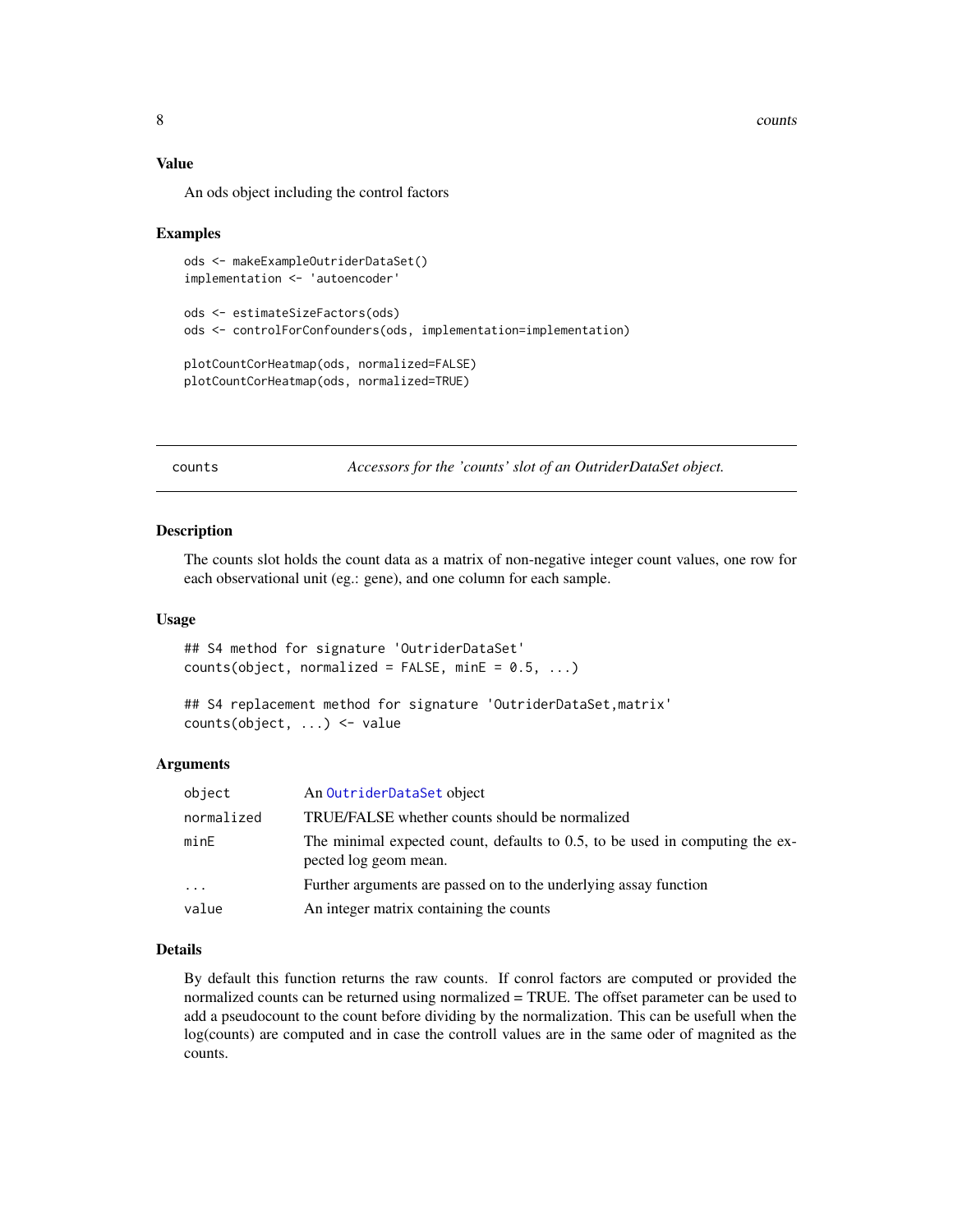# <span id="page-8-0"></span>estimateBestQ 9

# Value

A matrix containing the counts

# See Also

[sizeFactors](#page-27-1), [normalizationFactors](#page-15-1)

# Examples

```
ods <- makeExampleOutriderDataSet()
counts(ods)[1:10,1:10]
```

```
ods <- estimateSizeFactors(ods)
counts(ods, normalized=TRUE)[1:10,1:10]
```
estimateBestQ *Estimation of Q*

#### Description

Estimating the best q for the given data set

# Usage

estimateBestQ(ods)

# Arguments

ods An OutriderDataSet object

# Value

The estimated dimension of hidden confounders

# Examples

ods <- makeExampleOutriderDataSet()

estimateBestQ(ods)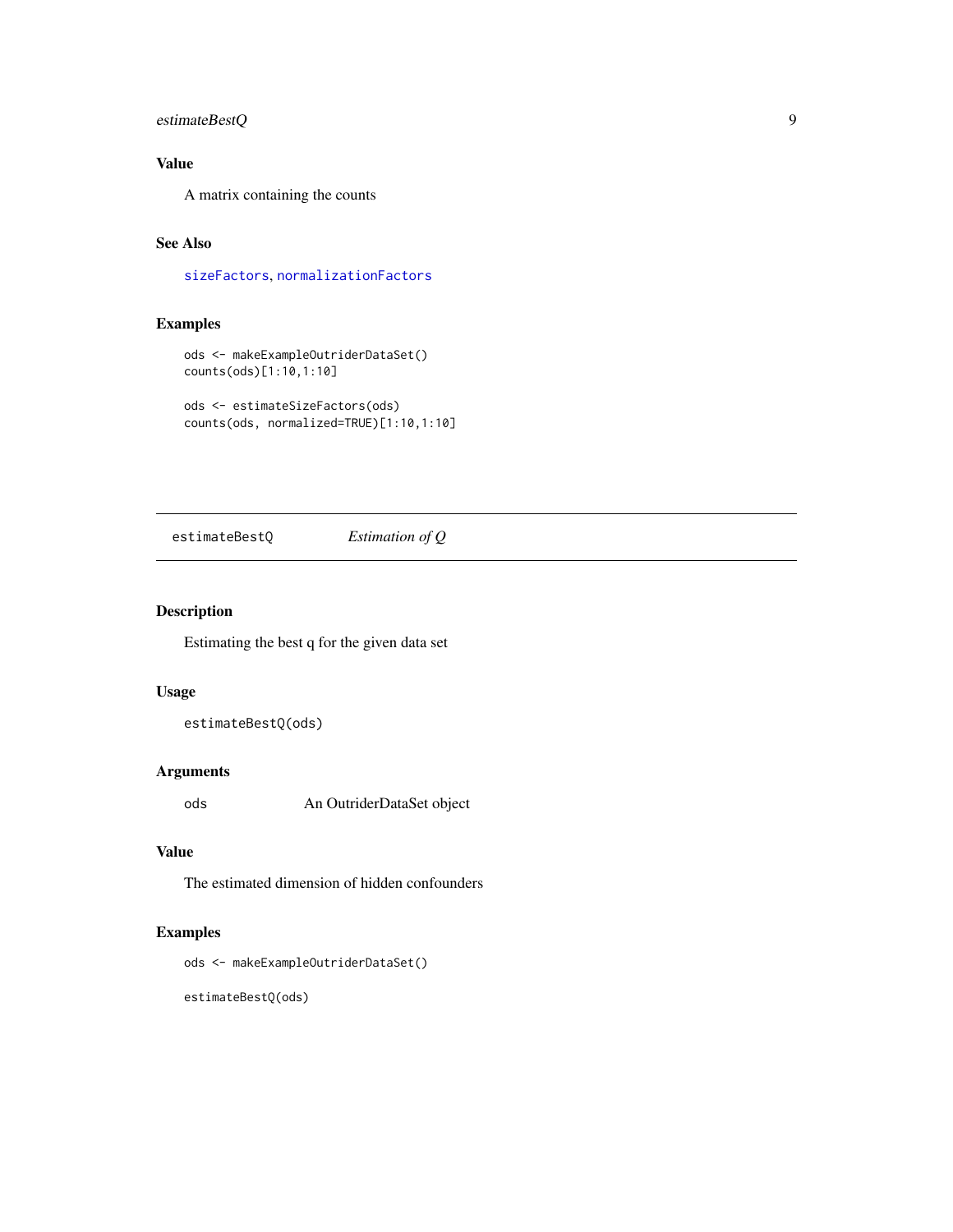<span id="page-9-0"></span>filterExpression *Filter expression*

#### Description

To filter out non expressed genes this method uses the FPKM values to get a comparable value over genes. For each gene, if the pth- percentile is greater than the fpkmCutoff value, it passes the filter. To calcute the FPKM values the user needs to provide a GTF file or the basepair parameter as described in [fpkm](#page-12-1).

# Usage

```
filterExpression(object, ...)
## S4 method for signature 'OutriderDataSet'
filterExpression(
 object,
 gtfFile,
  fpkmCutoff = 1,
 percentile = 0.95,
  filterGenes = TRUE,
  savefpkm = FALSE,
 minCounts = FALSE,
  addExpressedGenes = TRUE,
  ...
)
```
#### Arguments

| object            | An OutriderDataSet object                                                                                               |
|-------------------|-------------------------------------------------------------------------------------------------------------------------|
| $\ddotsc$         | Additional arguments passed to compute Gene Length                                                                      |
| gtfFile           | A txDb object or a GTF/GFF file to be used as annotation                                                                |
| fpkmCutoff        | The threshold for filtering based on the FPKM value                                                                     |
| percentile        | a numeric indicating the percentile FPKM value to compare against the fpkmCutoff                                        |
| filterGenes       | If TRUE, the default, the object is subseted.                                                                           |
| savefpkm          | If TRUE, the FPKM values are saved as assay                                                                             |
| minCounts         | If TRUE, only genes with 0 counts in all samples are filtered                                                           |
| addExpressedGenes |                                                                                                                         |
|                   | If TRUE (default), adds 5 columns to the colData with information regarding<br>the number of expressed genes per sample |
|                   |                                                                                                                         |

#### Value

An OutriderDataSet containing the passedFilter column, which indicates if the given gene passed the filtering threshold. If filterGenes is TRUE the object is already subsetted.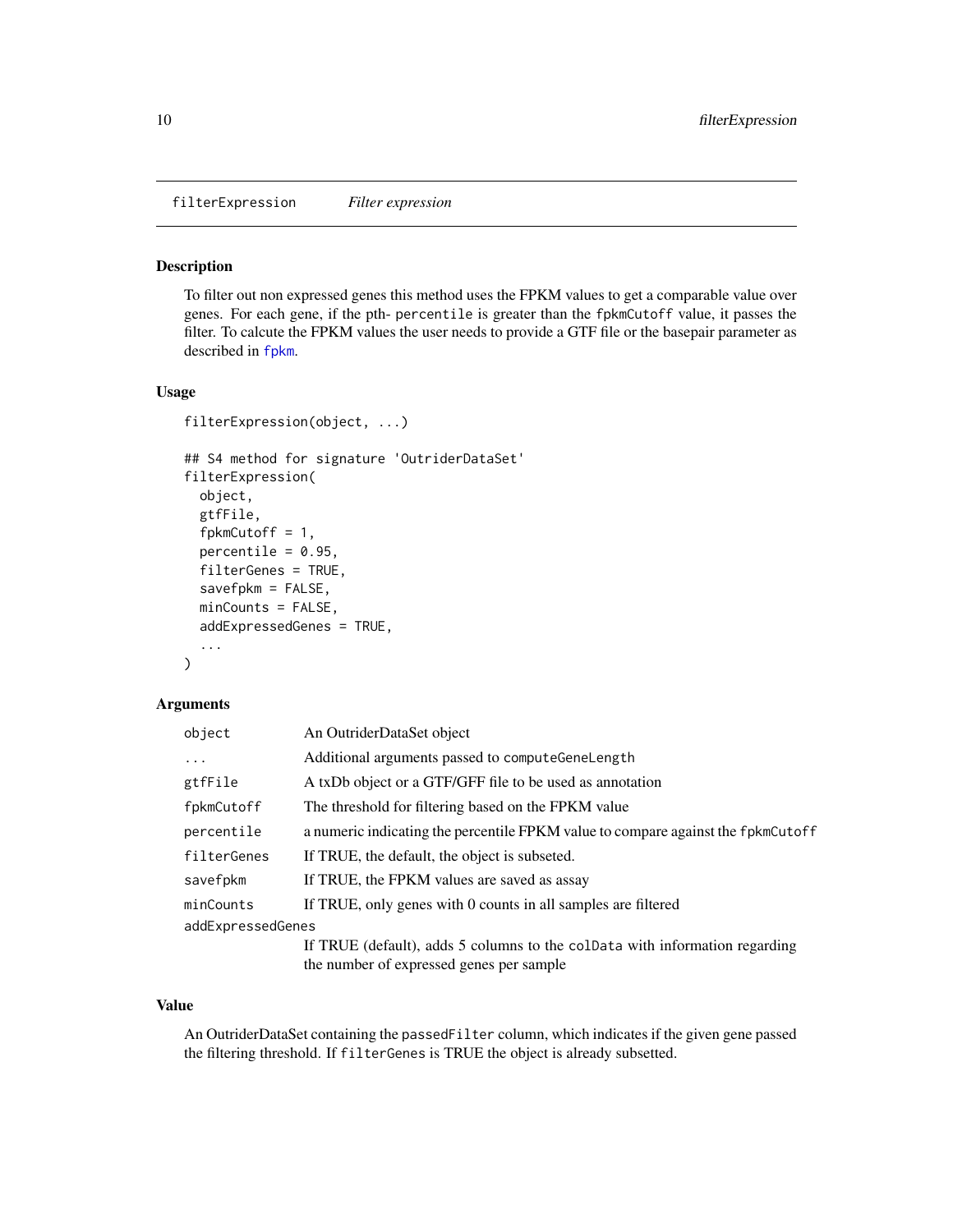# <span id="page-10-0"></span>findEncodingDim 11

#### Examples

```
ods <- makeExampleOutriderDataSet(dataset="GTExSkinSmall")
annotationFile <- system.file("extdata",
    "gencode.v19.genes.small.gtf.gz", package="OUTRIDER")
ods <- filterExpression(ods, annotationFile, filterGenes=FALSE)
mcols(ods)['passedFilter']
fpkm(ods)[1:10,1:10]
dim(ods)
ods <- ods[mcols(ods)[['passedFilter']]]
dim(ods)
```
findEncodingDim *Find the optimal encoding dimension*

# Description

Finds the optimal encoding dimension for a given data set by running a grid search based on the provided parameter set.

# Usage

```
findEncodingDim(
 ods,
 params = seq(2, min(100, ncol(ods) - 1, nrow(ods) - 1), 2),freq = 0.01,zScore = 3,
  sdlog = log(1.6),
 lnorm = TRUE,inj = "both",
  ...,
 BPPARAM = bpparam()
)
findInjectZscore(
  ods,
  freq = 0.01,zScoreParams = c(seq(1.5, 4, 0.5), "lnorm"),
 encDimParams = c(seq(3, 40, 3), seq(45, 70, 5), 100, 130, 160),
  inj = "both",...,
 BPPARAM = bpparam()
)
```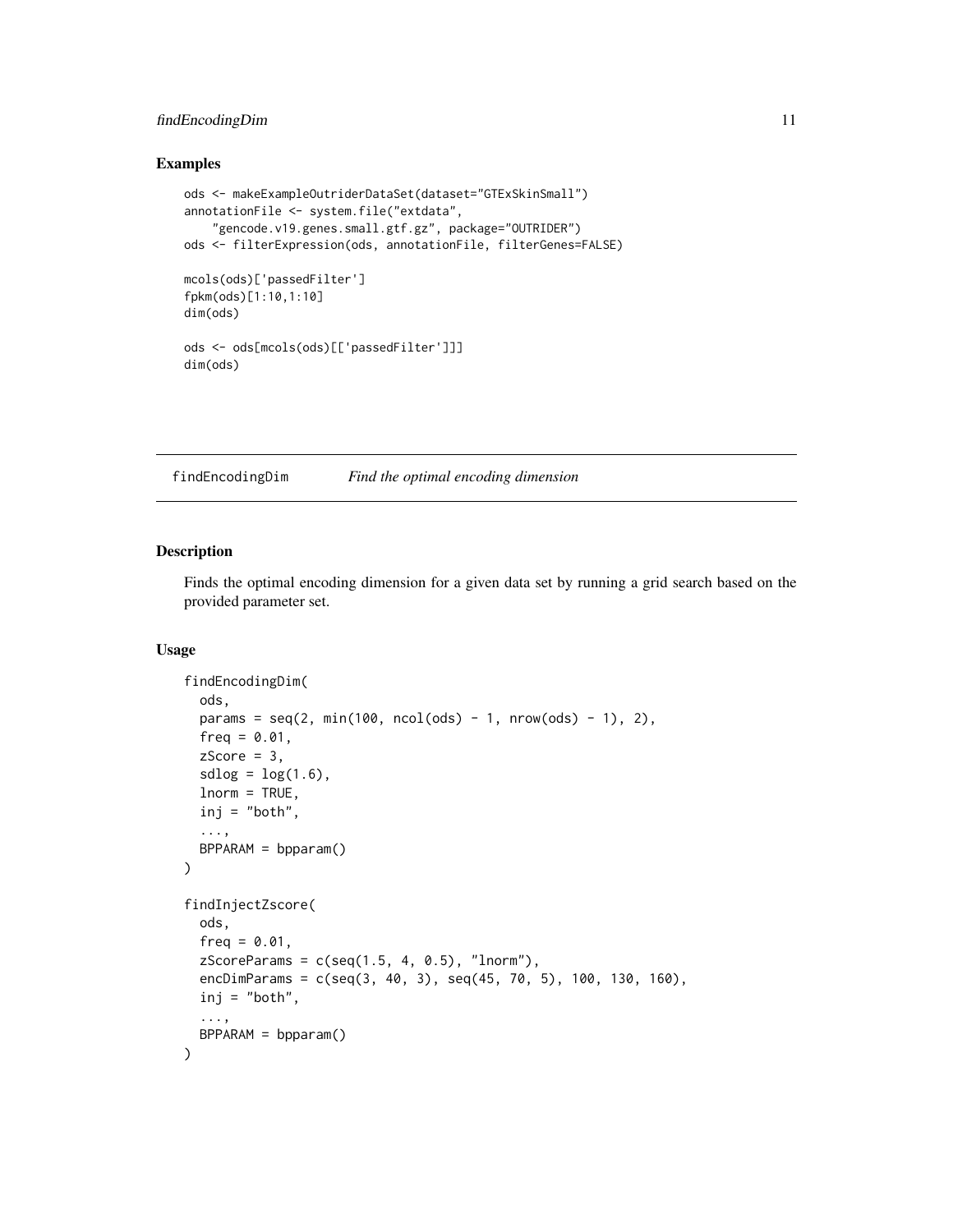#### <span id="page-11-0"></span>Arguments

| ods                  | An OutriderDataSet                                                                                                    |
|----------------------|-----------------------------------------------------------------------------------------------------------------------|
| params, encDimParams |                                                                                                                       |
|                      | Set of possible q values.                                                                                             |
| freg                 | Frequency of outlier, defaults to 1E-2                                                                                |
| zScore, zScoreParams |                                                                                                                       |
|                      | Set of possible injection Z-score, defaults to 3.                                                                     |
| sdlog                | Standard deviation of the sitribution on the log scale.                                                               |
| lnorm                | If TRUE, the default, Z-scores are drawn from a log normal distribution with a<br>mean of $log(zScore)$ in log-scale. |
| inj                  | Injection strategy, by default 'both'.                                                                                |
| $\cdot$              | Further arguments passed on to the controlForConfounders function.                                                    |
| <b>BPPARAM</b>       | BPPARAM object by default bpparam().                                                                                  |

#### Value

The optimal encoding dimension

# Examples

```
ods <- makeExampleOutriderDataSet()
encDimSearchParams <- c(5, 8, 10, 12, 15)
zScoreParams \leq c(2, 3, 5, 'lnorm')implementation <- 'autoencoder'
register(MulticoreParam(4))
ods1 <- findEncodingDim(ods, params=encDimSearchParams,
        implementation=implementation)
plotEncDimSearch(ods1)
ods2 <- findInjectZscore(ods, zScoreParams=zScoreParams,
       encDimParams=encDimSearchParams, implementation=implementation)
plotEncDimSearch(ods2)
```
<span id="page-11-1"></span>fit *Fit the negative binomial distribution*

#### Description

Fit a negative binomial (NB) distribution to the counts per gene over all samples using, if available, the precomputed control factors. If no normalization factors are provided only the sizeFactors are used.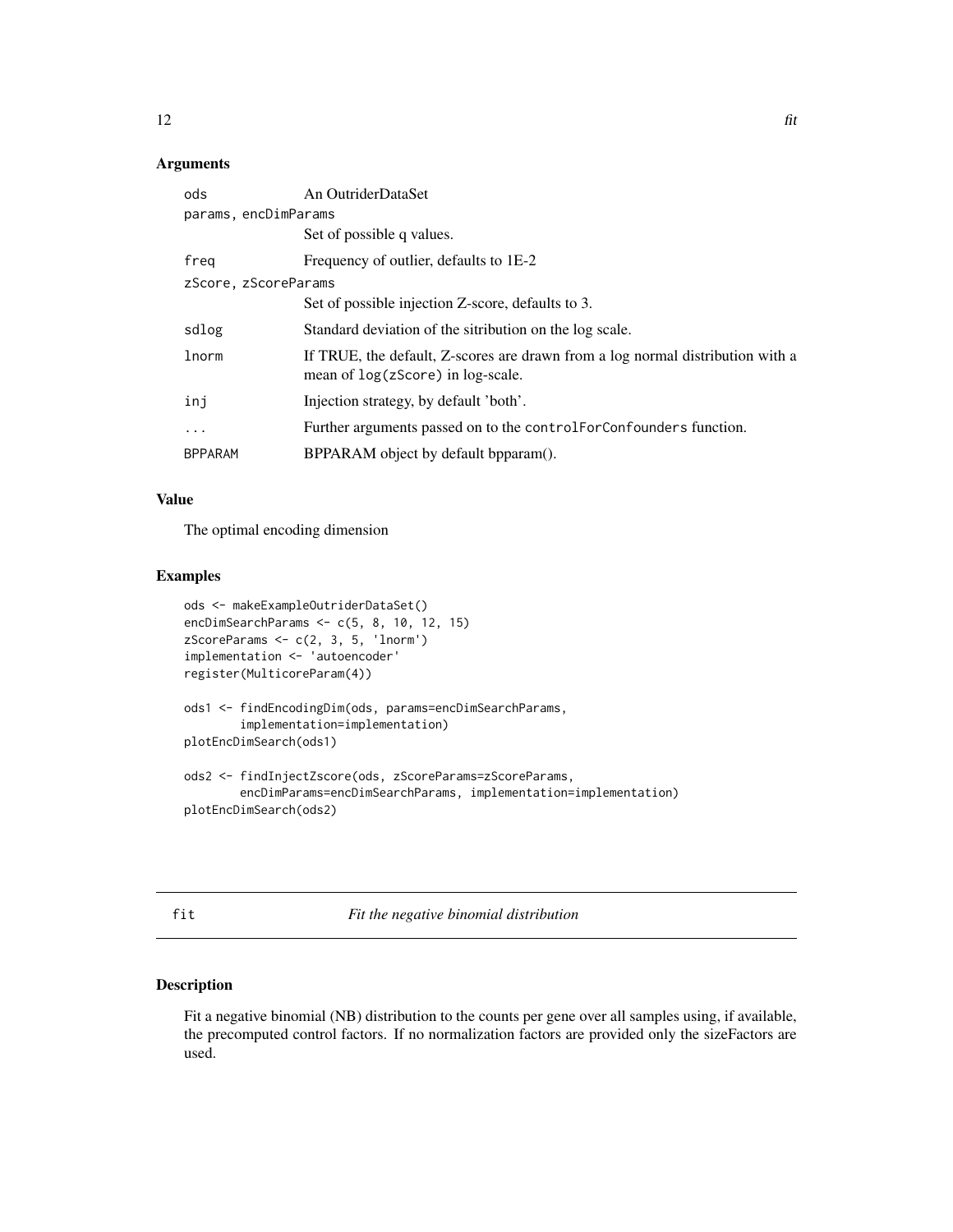#### <span id="page-12-0"></span>fpkm to the contract of the contract of the contract of the contract of the contract of the contract of the contract of the contract of the contract of the contract of the contract of the contract of the contract of the co

# Usage

```
## S3 method for class 'OutriderDataSet'
fit(object, BPPARAM = bpparam(), ...)
```
# Arguments

| object         | An OutriderDataSet   |
|----------------|----------------------|
| <b>BPPARAM</b> | by default bpparam() |
| .              | Currently not used.  |

# Value

An OutriderDataSet object with the fitted model. Accessible through: mcols(ods)[,c('mu', 'theta')].

#### Examples

```
ods <- makeExampleOutriderDataSet()
ods <- estimateSizeFactors(ods)
ods <- fit(ods)
mcols(ods)[1:10,c('mu', 'theta')]
```
# <span id="page-12-1"></span>fpkm *Calculate FPM and FPKM values*

# <span id="page-12-2"></span>Description

This is the fpm and fpkm function from DESeq2. For more details see: [fpkm](#page-12-1) and [fpm](#page-12-2)

# See Also

# [fpkm](#page-12-1) [fpm](#page-12-2)

```
ods <- makeExampleOutriderDataSet()
mcols(ods)['basepairs'] <- round(rnorm(nrow(ods), 1000, 500))
mcols(ods)['basepairs']
```

```
fpkm(ods)[1:10,1:10]
fpm(ods)[1:10,1:10]
```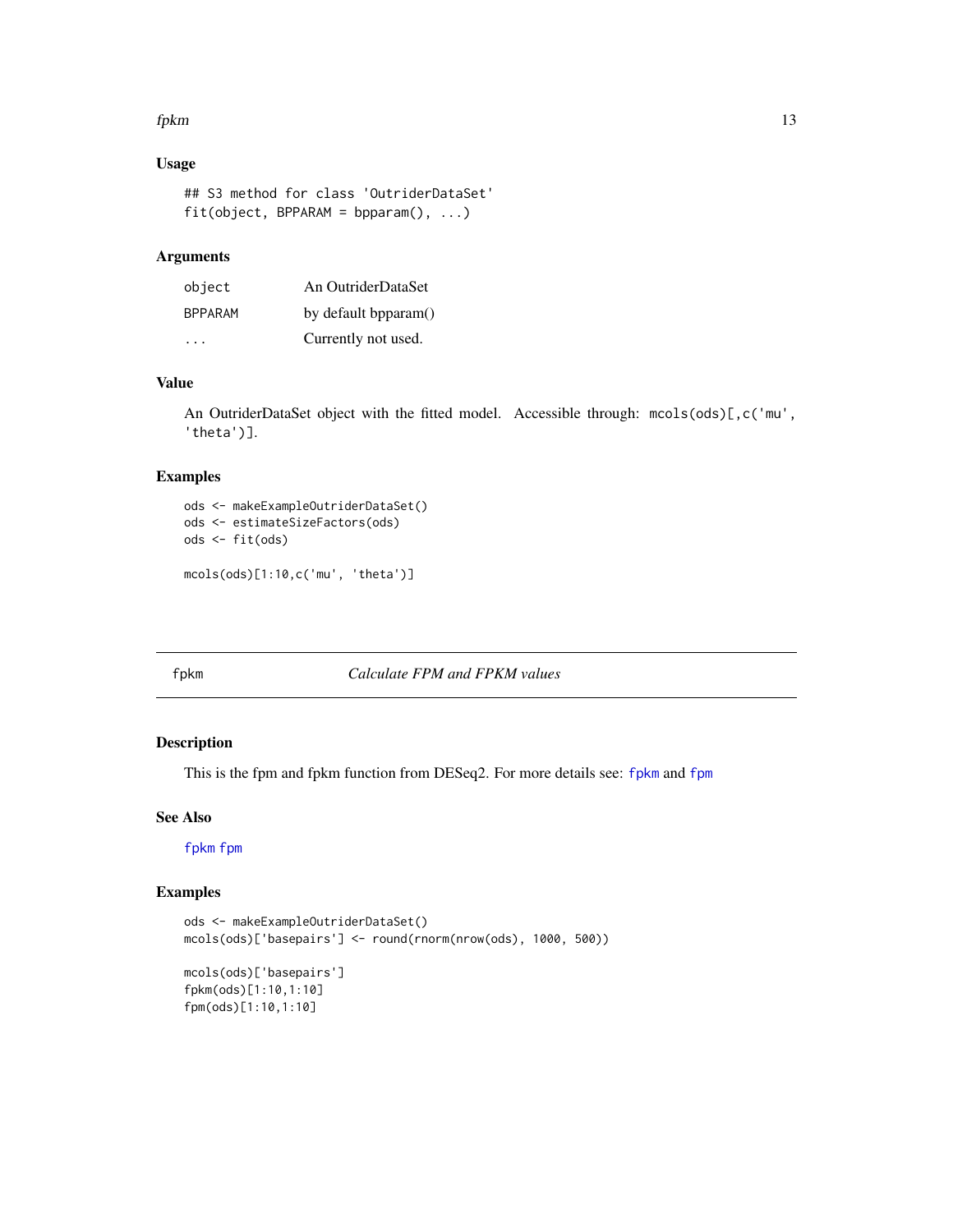<span id="page-13-0"></span>

#### Description

This is a collection of small accessor/setter functions for easy access to the values within the OUT-RIDER model.

# Usage

getBestQ(ods)

zScore(ods)

pValue(ods)

padj(ods)

## S4 method for signature 'OutriderDataSet' dispersions(object, ...)

theta(ods)

# Arguments

| ods, object | An OutriderDataSet object.                                    |
|-------------|---------------------------------------------------------------|
| $\cdots$    | Further arguments passed on to the underlying assay function. |

# Value

A matrix or vector dependent on the type of data retrieved.

# See Also

[estimateDispersions](#page-0-0)

# Examples

ods <- makeExampleOutriderDataSet(10, 10) ods <- OUTRIDER(ods)

```
zScore(ods)
pValue(ods)
padj(ods)
theta(ods)
theta(ods) == 1/dispersions(ods)
getBestQ(ods)
```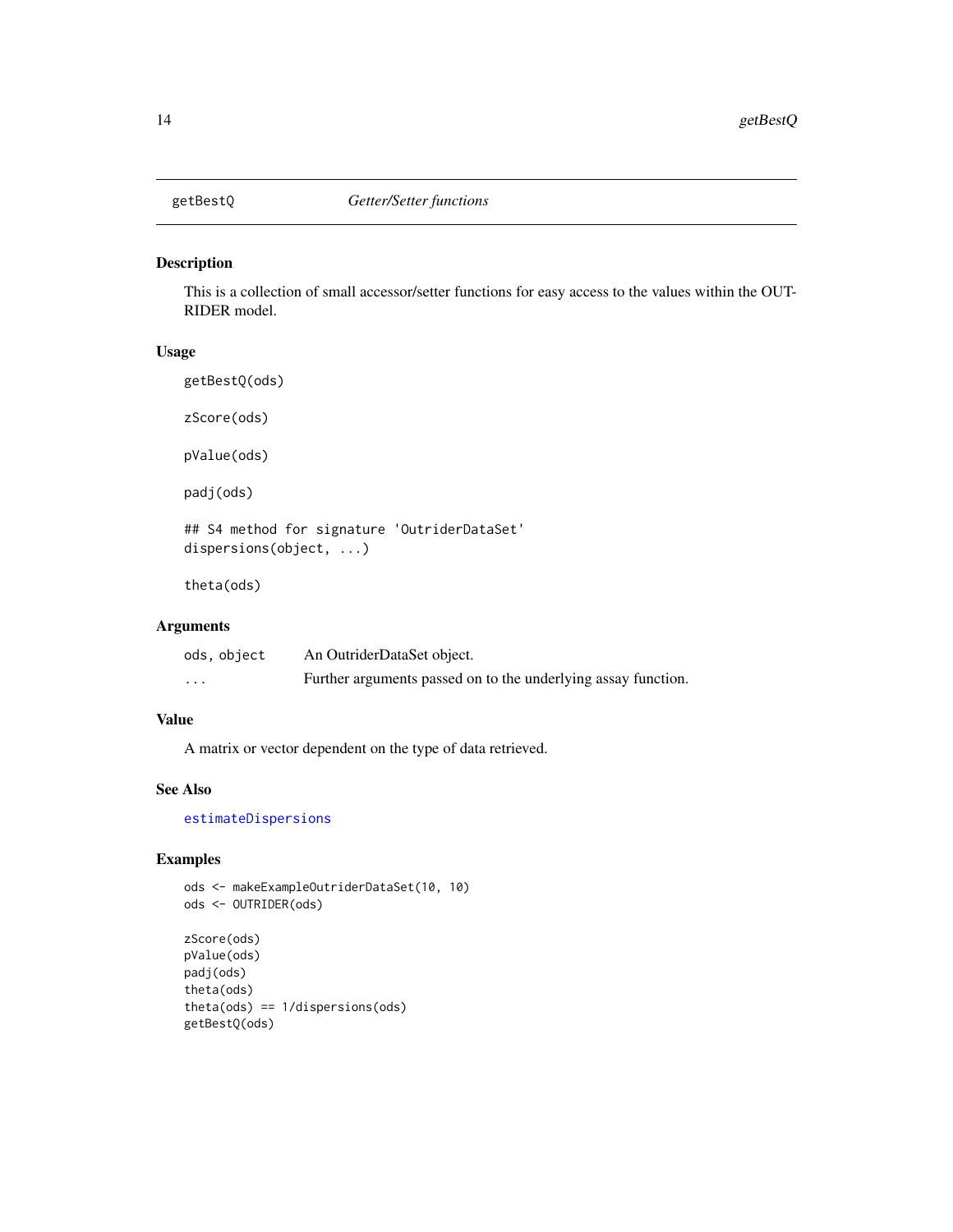<span id="page-14-0"></span>makeExampleOutriderDataSet

*Create example data sets for OUTRIDER*

# Description

Creates an example data set from a file or simulates a data set based on random counts following a negative binomial distribution with injected outliers with a fixed z score away from the mean of the gene.

#### Usage

```
makeExampleOutriderDataSet(
 n = 200,m = 80,
 q = 10,
 freq = 0.001,zScore = 6,
 inj = c("both", "low", "high"),
 sf = rnorm(m, mean = 1, sd = 0.1),dataset = c("none", "GTExSkinSmall", "KremerNBaderSmall")
)
```
# Arguments

| n       | Number of simulated genes                                                                                                                                                          |
|---------|------------------------------------------------------------------------------------------------------------------------------------------------------------------------------------|
| m       | Number of simulated samples                                                                                                                                                        |
| q       | number of simulated latend variables.                                                                                                                                              |
| freg    | Frequency of in-silico outliers                                                                                                                                                    |
| zScore  | Absolute z score of in-silico outliers (default 6).                                                                                                                                |
| inj     | Determines whether counts are injected with the strategy ('both', 'low', 'high'),<br>default is 'both'.                                                                            |
| sf      | <b>Artificial Size Factors</b>                                                                                                                                                     |
| dataset | If "none", the default, an example data set is simulated. One can also use exam-<br>ple data set included in the package by specifying 'GTExSkinSmall' or 'Kre-<br>merNBaderSmall' |

# Value

An OutriderDataSet containing an example dataset. Depending on the parameters it is based on a real data set or it is simulated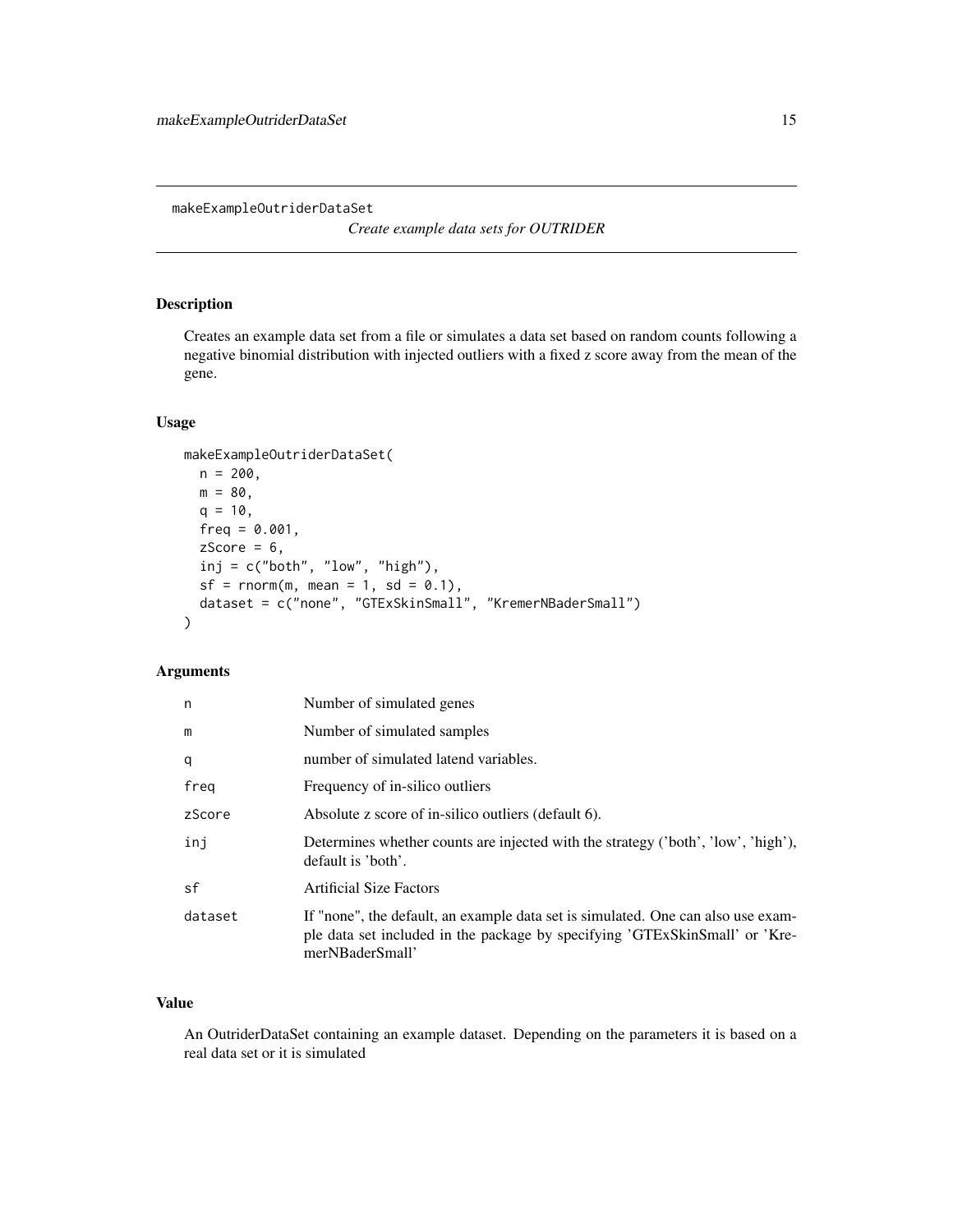#### Examples

```
# A generic dataset
ods1 <- makeExampleOutriderDataSet()
ods1
# A generic dataset with specificed sample size and injection method
ods2 <- makeExampleOutriderDataSet(n=200, m=50, inj='low')
ods2
# A subset of a real world dataset from GTEx
ods3 <- makeExampleOutriderDataSet(dataset="GTExSkinSmall")
ods3
```
<span id="page-15-1"></span>normalizationFactors *Accessor functions for the normalization factors in an Outrider-DataSet object.*

#### Description

To normalize raw count data normalization factors can be provided as a matrix. When running [controlForConfounders](#page-6-1) the normalization factors are stored within the OutriderDataset object. This normalization factors are then used to compute the normalized counts.

#### Usage

```
## S4 method for signature 'OutriderDataSet'
normalizationFactors(object, ...)
## S4 replacement method for signature 'OutriderDataSet,matrix'
normalizationFactors(object, minE = 0.5, ...) <- value
## S4 replacement method for signature 'OutriderDataSet,DataFrame'
normalizationFactors(object, minE = 0.5, ...) <- value
## S4 replacement method for signature 'OutriderDataSet,data.frame'
## S4 replacement method for signature 'OutriderDataSet,`NULL`'
normalizationFactors(object, minE = 0.5, ...) <- value
```

```
normalizationFactors(object) <- value
```
# Arguments

| object   | An OutriderDataSet object                                                                             |
|----------|-------------------------------------------------------------------------------------------------------|
| $\cdots$ | Further arguments are passed on to the underlying assay function                                      |
| minE     | The minimal expected count, defaults to 0.5, to be used in computing the ex-<br>pected log geom mean. |
| value    | The matrix of normalization factors                                                                   |

<span id="page-15-0"></span>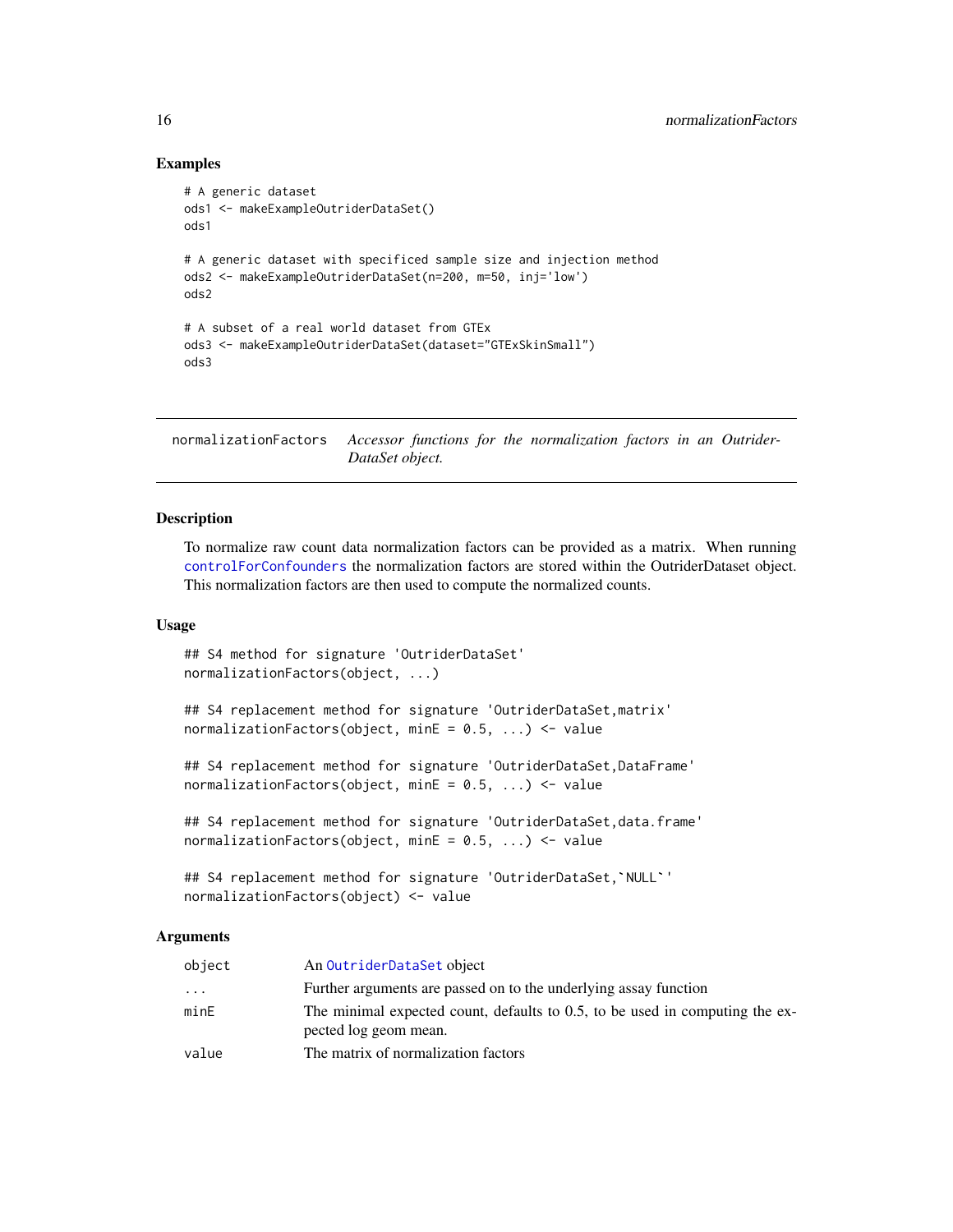#### <span id="page-16-0"></span>OUTRIDER 17

# Value

A numeric matrix containing the normalization factors or the OutriderDataSet object with an updated normalizationFactors assay.

# See Also

[sizeFactors](#page-27-1) [normalizationFactors](#page-15-1)

#### Examples

```
ods <- makeExampleOutriderDataSet()
normFactors <- matrix(runif(nrow(ods)*ncol(ods),0.5,1.5),
    ncol=ncol(ods),nrow=nrow(ods))
# the normalization factors matrix should not have 0's in it
# it should have geometric mean near 1 for each row
normFactorsRM <- normFactors / exp(rowMeans(log(normFactors)))
normalizationFactors(ods) <- normFactorsRM
normalizationFactors(ods)[1:10,1:10]
normalizationFactors(ods) <- NULL
ods <- estimateSizeFactors(ods)
normalizationFactors(ods) <- normFactors
all(normalizationFactors(ods) == t(sizeFactors(ods) * t(normFactors)))
```
OUTRIDER *OUTRIDER - Finding expression outlier events*

#### Description

The OUTRIDER function runs the default OUTRIDER pipeline combinig the fit, the computation of Z scores and P-values. All computed values are returned as an OutriderDataSet object.

To have more control over each analysis step, one can call each function separately.

- 1. [estimateSizeFactors](#page-27-2) to calculate the sizeFactors
- 2. [controlForConfounders](#page-6-1) to control for confounding effects
- 3. [fit](#page-11-1) to fit the negative binomial model (only needed if the autoencoder is not used)
- 4. [computePvalues](#page-4-1) to calculate the nominal and adjusted P-values
- 5. [computeZscores](#page-5-1) to calculate the Z scores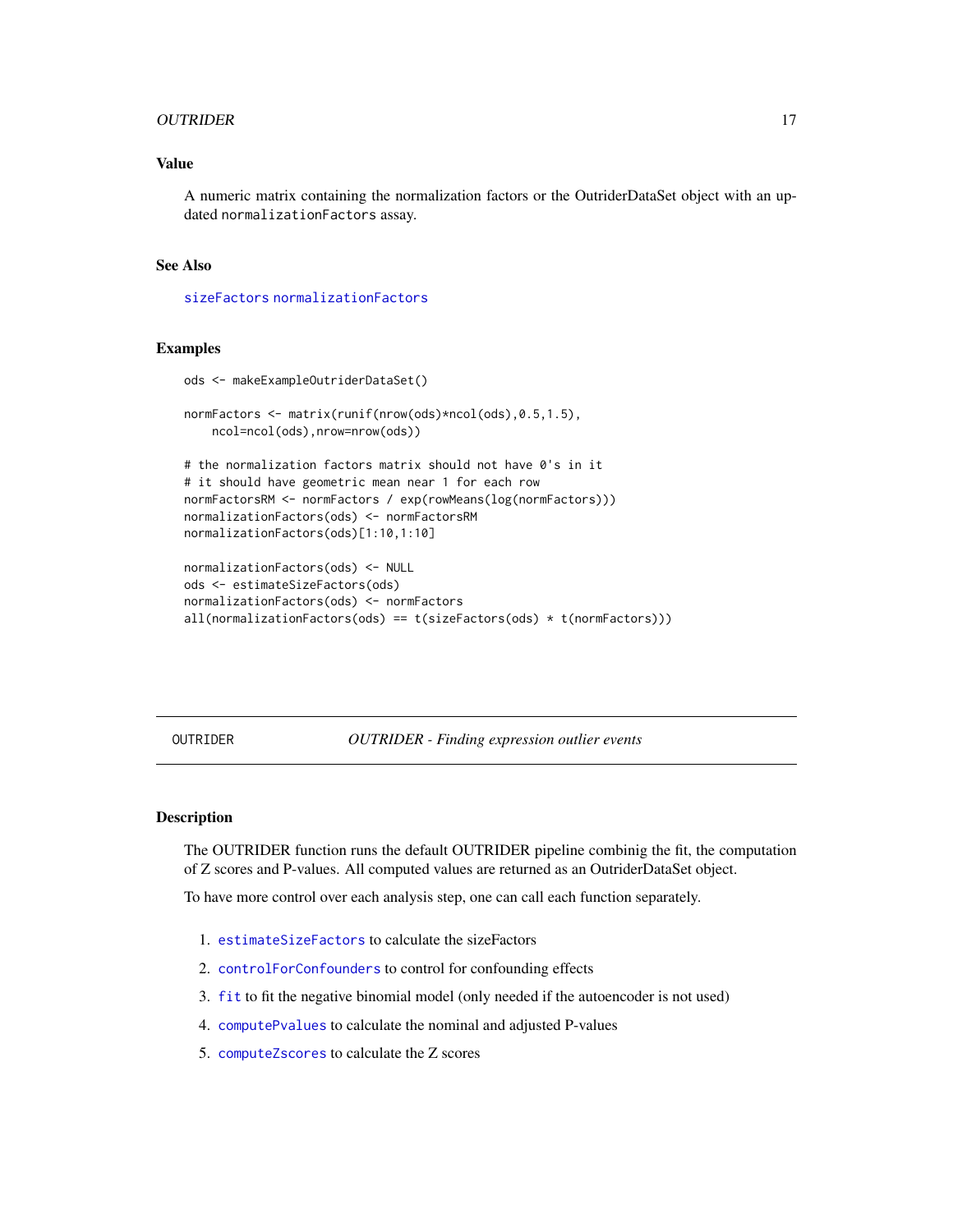# Usage

```
OUTRIDER(
  ods,
  q,
  controlData = TRUE,
  implementation = "autoencoder",
  BPPARAM = bpparam(),
  ...
\mathcal{L}
```
# Arguments

| ods            | An OutriderDataSet object                                                                                                                                   |  |
|----------------|-------------------------------------------------------------------------------------------------------------------------------------------------------------|--|
| q              | The encoding dimensions                                                                                                                                     |  |
| controlData    | If TRUE, the default, the raw counts are controled for confounders by the au-<br>toencoder                                                                  |  |
|                | implementation "autoencoder", the default, will use the autoencoder implementation. Also 'pca'<br>and 'peer' can be used to control for confounding effects |  |
| <b>BPPARAM</b> | A BiocParallelParam instance to be used for parallel computing.                                                                                             |  |
| $\cdot$        | Further arguments passed on to control ForConfounders                                                                                                       |  |

# Value

OutriderDataSet with all the computed values. The values are stored as assays and can be accessed by: assay(ods, 'value'). To get a full list of calculated values run: assayNames(ods)

```
ods <- makeExampleOutriderDataSet()
implementation <- 'autoencoder'
ods <- OUTRIDER(ods, implementation=implementation)
pValue(ods)[1:10,1:10]
res <- results(ods, all=TRUE)
res
plotAberrantPerSample(ods)
plotVolcano(ods, 1)
```
<span id="page-17-0"></span>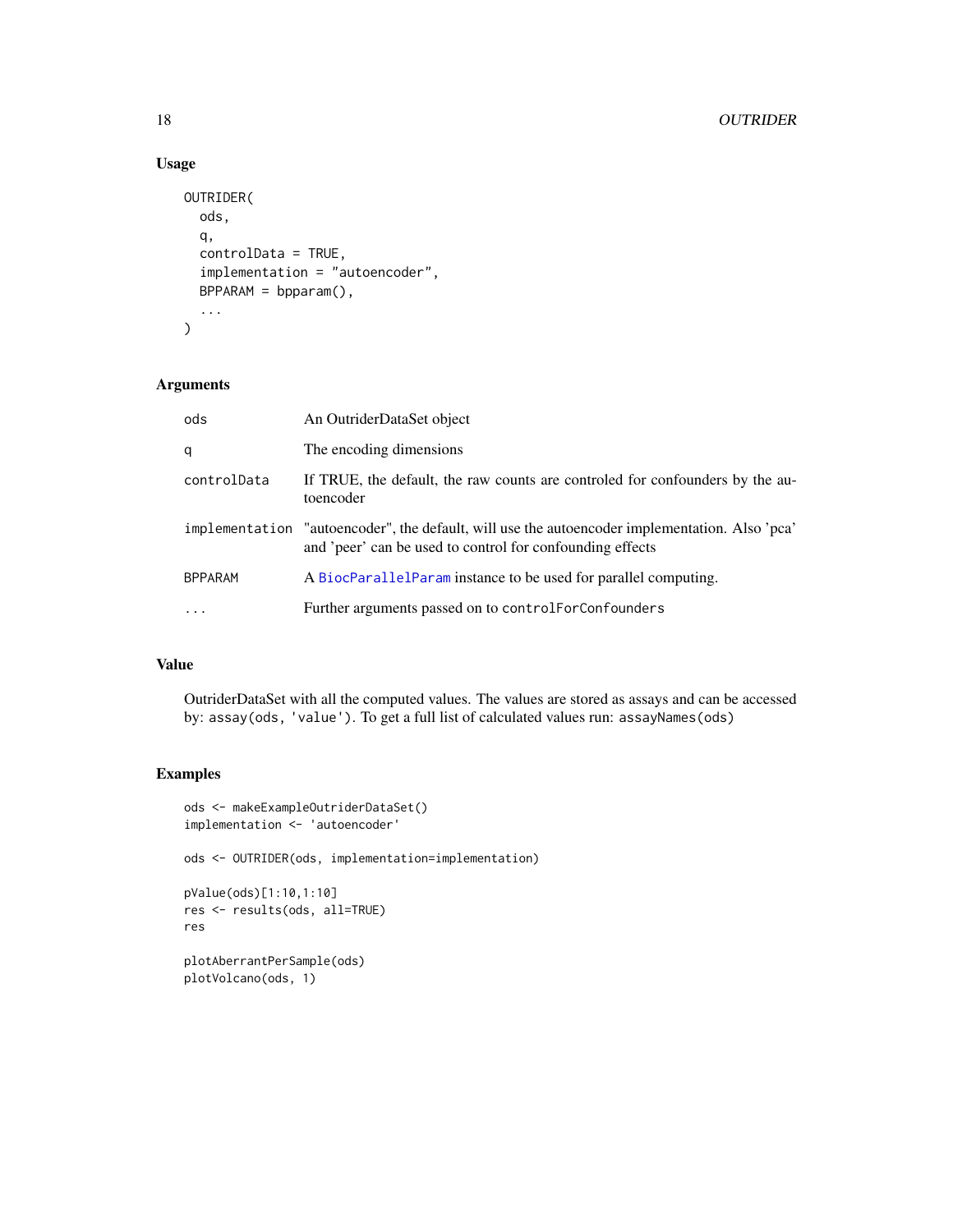<span id="page-18-0"></span>OutriderDataSet-class *OutriderDataSet class and constructors*

# <span id="page-18-1"></span>Description

The OutriderDataSet class is designed to store the whole OUTRIDER data set needed for an analysis. It is a subclass of RangedSummarizedExperiment. All calculated values and results are stored as assays or as annotation in the mcols structure provided by the RangedSummarizedExperiment class.

#### Usage

```
OutriderDataSet(se, countData, colData, ...)
```
# Arguments

| se        | A RangedSummarizedExperiment object or any object which inherits from it<br>and contains a count matrix as the first element in the assay list.     |
|-----------|-----------------------------------------------------------------------------------------------------------------------------------------------------|
| countData | A simple count matrix. If dim names are provided, they have to be unique. This<br>is only used if no se object is provided.                         |
| colData   | Additional to the count data a DataFrame can be provided to annotate the sam-<br>ples.                                                              |
| $\cdot$   | Further arguments can be passed to DESeqDataSet, which is used to parse the<br>user input and create the initial RangedSummarizedExperiment object. |

# Value

An OutriderDataSet object.

#### Author(s)

Christian Mertes <mertes@in.tum.de>, Felix Brechtmann <br <br />
christian.tum.de>

```
ods <- makeExampleOutriderDataSet()
ods
ods <- makeExampleOutriderDataSet(dataset="Kremer")
ods
```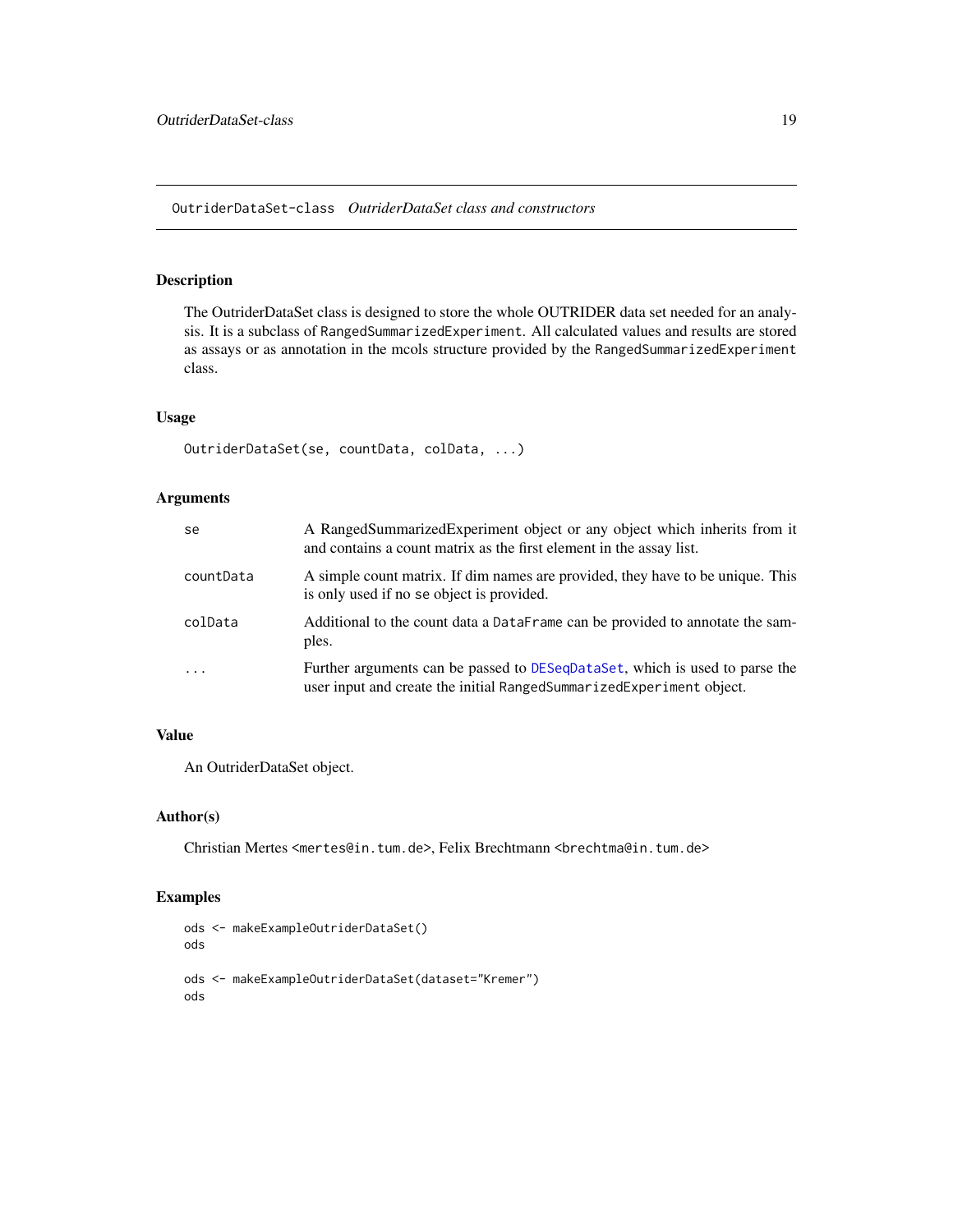<span id="page-19-0"></span>plotAberrantPerSample *Visualization functions for OUTRIDER*

# Description

The OUTRIDER package provides mutliple functions to visualize the data and the results of a full data set analysis.

This is the list of all plotting function provided by OUTRIDER:

- plotAberrantPerSample()
- plotVolcano()
- plotExpressionRank()
- plotQQ()
- plotExpectedVsObservedCounts()
- plotCountCorHeatmap()
- plotCountGeneSampleHeatmap()
- plotSizeFactors()
- plotFPKM()
- plotExpressedGenes()
- plotDispEsts()
- plotPowerAnalysis()
- plotEncDimSearch()

For a detailed description of each plot function please see the details. Most of the functions share the same parameters.

#### Usage

```
plotAberrantPerSample(object, ...)
plotCountCorHeatmap(object, ...)
plotEncDimSearch(object, ...)
plotQQ(object, ...)
plotVolcano(object, ...)
## S4 method for signature 'OutriderDataSet'
plotVolcano(
  object,
  sampleID,
 main,
```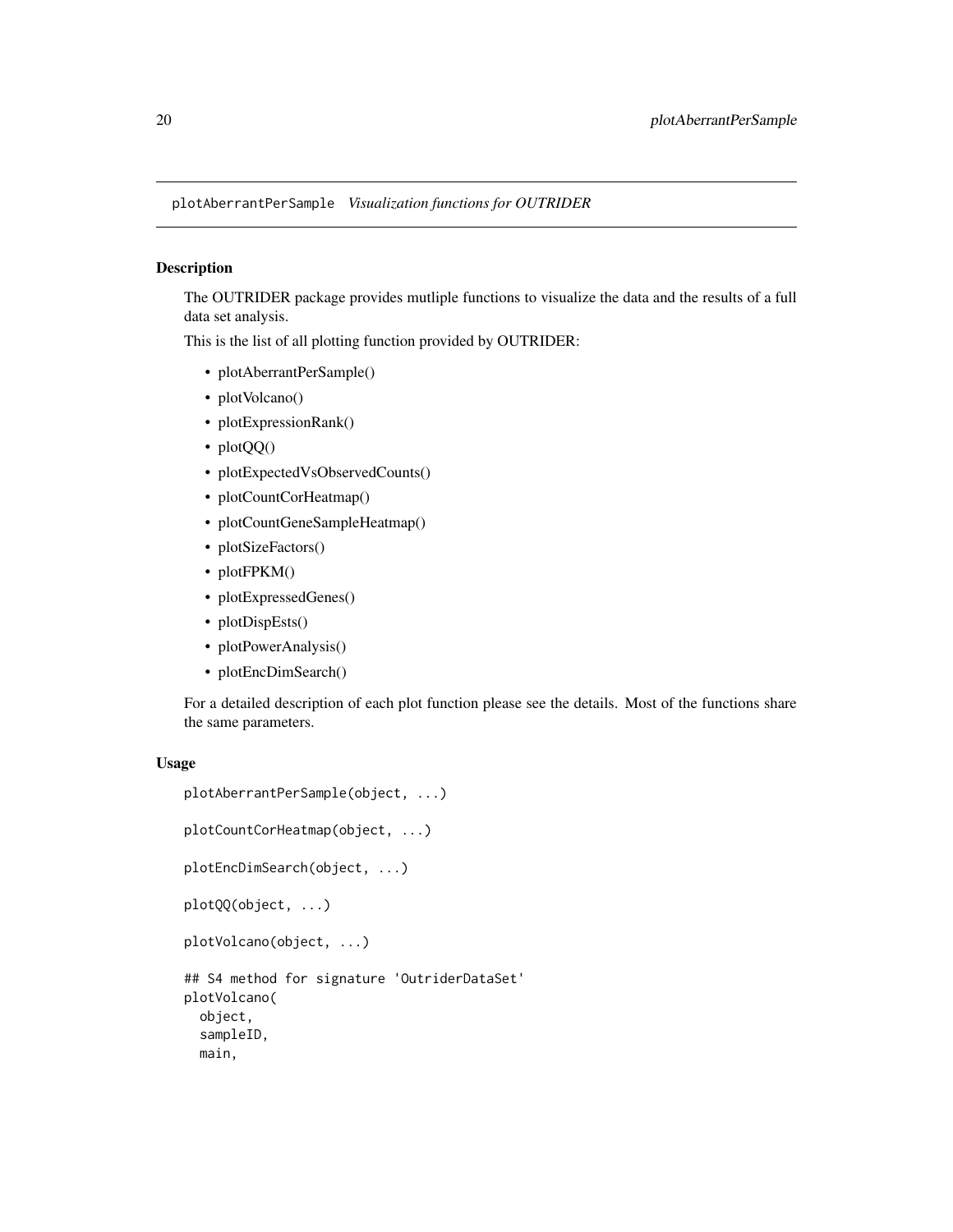```
padjCutoff = 0.05,
  zScoreCutoff = 0,
 pch = 16,
 basePlot = FALSE,
  col = c("gray", "firebrick")
)
## S4 method for signature 'OutriderDataSet'
plotQQ(
 object,
 geneID,
 main,
 global = FALSE,padjCutoff = 0.05,
 zScoreCutoff = 0,
  samplePoints = TRUE,
  legendPos = "topleft",
  outlierRatio = 0.001,
  conf.alpha = 0.05,
  pch = 16,
 xlim = NULL,
 ylim = NULL,
 col = NULL)
plotExpectedVsObservedCounts(
  ods,
  geneID,
 main,
 basePlot = FALSE,
  log = TRUE,groups = c(),
  groupColSet = "Set1",
  ...
\mathcal{L}plotExpressionRank(
 ods,
  geneID,
 main,
 padjCutoff = 0.05,
  zScoreCutoff = 0,normalized = TRUE,
 basePlot = FALSE,
  log = TRUE,col = c("gray", "firebrick"),
  groups = c(),
  groupColSet = "Accent"
```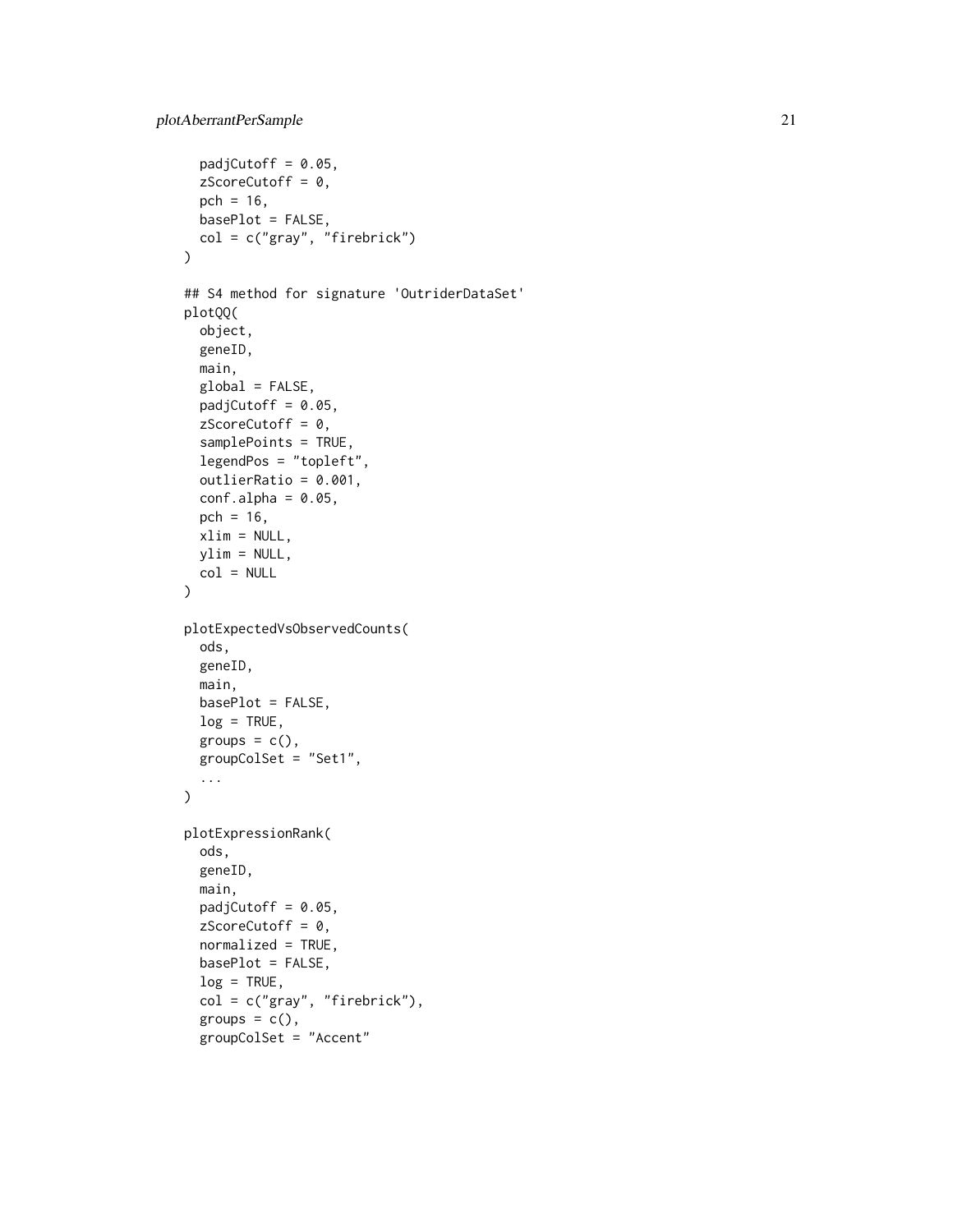```
## S4 method for signature 'OutriderDataSet'
plotCountCorHeatmap(
  object,
 normalized = TRUE,
  rowCentered = TRUE,
  rowGroups = NA,
  rowColSet = NA,
  colGroups = NA,
  colColSet = NA,
  nRowCluster = 4,
 nColCluster = 4,
 main = "Count correlation heatmap",
 basePlot = TRUE,nBreaks = 50,
  show_names = c("none", "row", "col", "both"),
  ...
\lambdaplotCountGeneSampleHeatmap(
  ods,
 normalized = TRUE,
  rowCentered = TRUE,
  rowGroups = NA,
  rowColSet = NA,
  colGroups = NA,
  colColSet = NA,
  nRowCluster = 4,
 nColCluster = 4,
  main = "Count Gene vs Sample Heatmap",
 bcvQuantile = 0.9,
  show_names = c("none", "col", "row", "both"),nGenes = 500,
  nBreaks = 50,
  ...
\lambda## S4 method for signature 'OutriderDataSet'
plotAberrantPerSample(
  object,
 main = "Aberrant Genes per Sample",
 outlierRatio = 0.001,
 col = "Dark2",yadjust = 1.2,
 ylab = "#Aberrantly expressed genes",
  ...
\mathcal{L}
```
 $\mathcal{L}$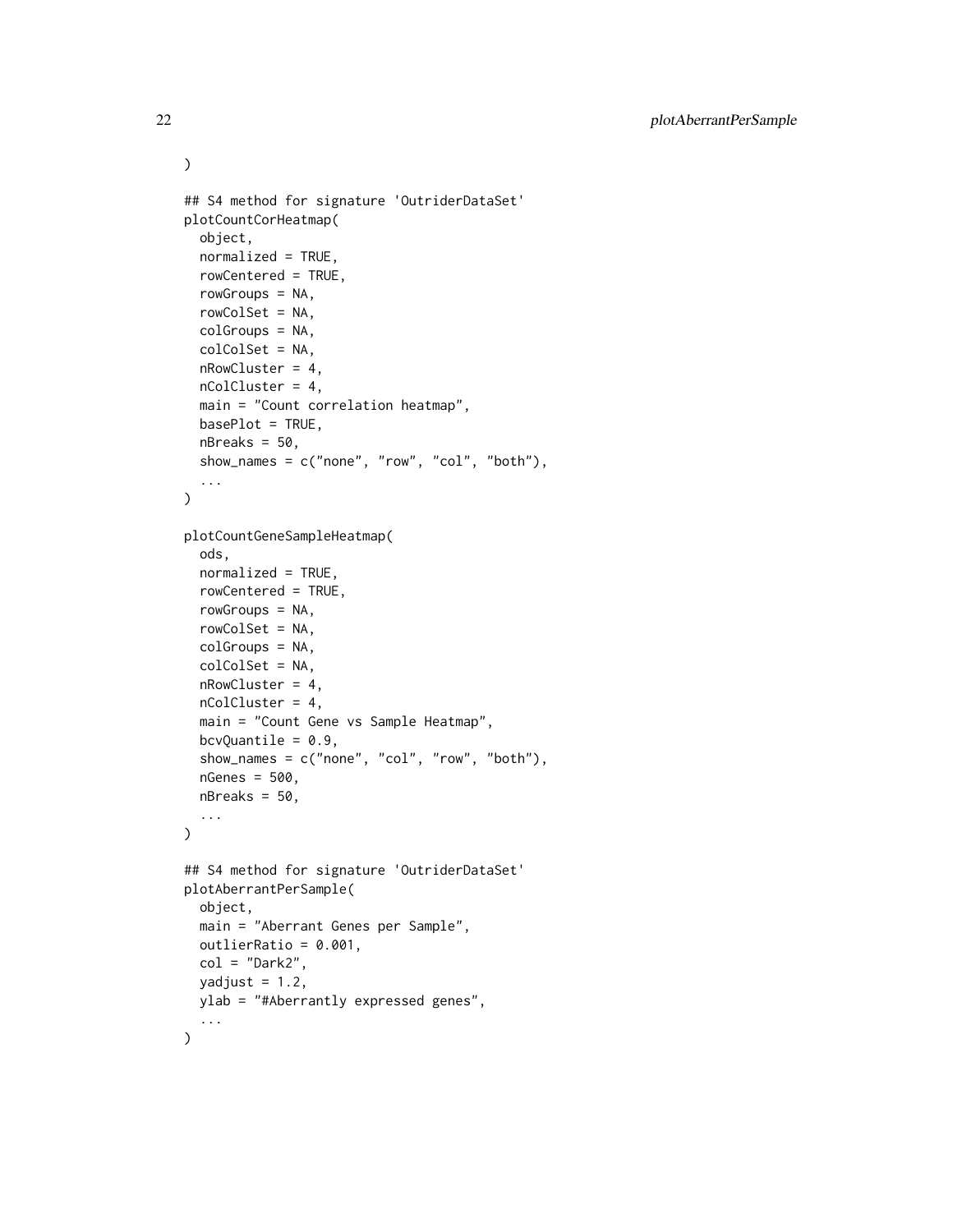```
plotFPKM(ods, bins = 100)
## S4 method for signature 'OutriderDataSet'
plotDispEsts(
 object,
 compareDisp,
 xlim,
 ylim,
 main = "Dispersion estimates versus mean expression",
  ...
\mathcal{L}plotPowerAnalysis(ods)
## S4 method for signature 'OutriderDataSet'
plotEncDimSearch(object)
plotExpressedGenes(ods, main = "Statistics of expressed genes")
```

```
plotSizeFactors(ods, basePlot = TRUE)
```
# Arguments

| $\cdots$                 | Additional parameters passed to $plot()$ or $plot_l(y()$ if not stated otherwise in the<br>details for each plot function                                                                    |  |
|--------------------------|----------------------------------------------------------------------------------------------------------------------------------------------------------------------------------------------|--|
| sampleID, geneID         |                                                                                                                                                                                              |  |
|                          | A sample or gene ID, which should be plotted. Can also be a vector. Integers<br>are treated as indices.                                                                                      |  |
| main                     | Title for the plot, if missing a default title will be used.                                                                                                                                 |  |
| padjCutoff, zScoreCutoff |                                                                                                                                                                                              |  |
|                          | Significance or Z-score cutoff to mark outliers                                                                                                                                              |  |
| pch                      | Integer or character to be used for plotting the points                                                                                                                                      |  |
| basePlot                 | if TRUE, use the R base plot version, else use the plotly framework, which is the<br>default                                                                                                 |  |
| col                      | Set color for the points. If set, it must be a character vector of length 2. (1.<br>normal point; 2. outlier point) or a single character referring to a color palette<br>from RColorBrewer. |  |
| global                   | Flag to plot a global Q-Q plot, default FALSE                                                                                                                                                |  |
| samplePoints             | Sample points for Q-Q plot, defaults to max 30k points                                                                                                                                       |  |
| legendPos                | Set legendpos, by default topleft.                                                                                                                                                           |  |
| outlierRatio             | The fraction to be used for the outlier sample filtering                                                                                                                                     |  |
| conf.alpha               | If set, a confidence interval is plotted, defaults to 0.05                                                                                                                                   |  |
| xlim, ylim               | The x/y limits for the plot or NULL to use the full data range                                                                                                                               |  |
| ods, object              | An OutriderDataSet object.                                                                                                                                                                   |  |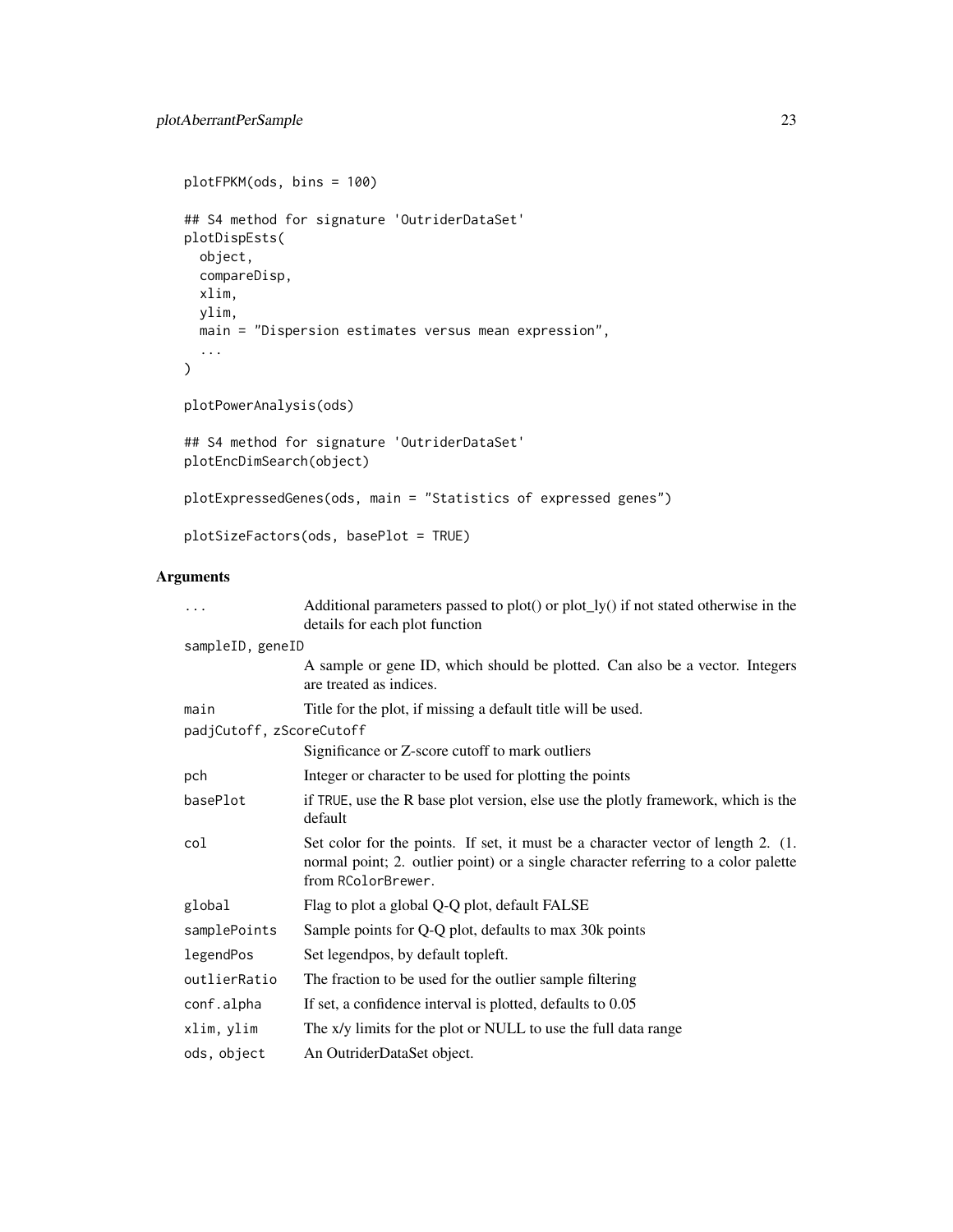<span id="page-23-0"></span>

| log                      | If TRUE, the default, counts are plotted in log10.                                                                                                                                                                                                                                                 |
|--------------------------|----------------------------------------------------------------------------------------------------------------------------------------------------------------------------------------------------------------------------------------------------------------------------------------------------|
| groups                   | A character vector containing either group assignments of samples or sample<br>IDs. Is empty by default. If group assignments are given, the vector must have<br>the same length as the number of samples. If sample IDs are provided the as-<br>signment will result in a binary group assignemt. |
| groupColSet              | A color set from RColorBrewer or a manual vector of colors, which length must<br>match the number of categories from groups.                                                                                                                                                                       |
| normalized               | If TRUE, the normalized counts are used, the default, otherwise the raw counts                                                                                                                                                                                                                     |
| rowCentered              | If TRUE, the counts are row-wise (gene-wise) centered                                                                                                                                                                                                                                              |
| rowGroups, colGroups     |                                                                                                                                                                                                                                                                                                    |
|                          | A vector of co-factors (colnames of colData) for color coding the rows. It also<br>accepts a data.frame of dim = (#samples, #groups). Must have more than 2                                                                                                                                        |
|                          | groups.                                                                                                                                                                                                                                                                                            |
| rowColSet, colColSet     | A color set from RColorBrewer/colorRampPalette                                                                                                                                                                                                                                                     |
| nRowCluster, nColCluster |                                                                                                                                                                                                                                                                                                    |
|                          | Number of clusters to show in the row and column dendrograms. If this argu-<br>ment is set the resulting cluster assignments are added to the OutriderDataSet.                                                                                                                                     |
| nBreaks                  | number of breaks for the heatmap color scheme. Default to 50.                                                                                                                                                                                                                                      |
| show_names               | character string indicating whether to show 'none', 'row', 'col', or 'both' names<br>on the heatmap axes.                                                                                                                                                                                          |
| bcvQuantile              | quantile for choosing the cutoff for the biological coefficient of variation (BCV)                                                                                                                                                                                                                 |
| nGenes                   | upper limit of number of genes (defaults to 500). Subsets the top n genes based<br>on the BCV.                                                                                                                                                                                                     |
| yadjust                  | Option to adjust position of Median and 90 percentile labels.                                                                                                                                                                                                                                      |
| ylab                     | The y axis label                                                                                                                                                                                                                                                                                   |
| bins                     | Number of bins used in the histogram. Defaults to 100.                                                                                                                                                                                                                                             |
| compareDisp              | If TRUE, the default, and if the autoCorrect normalization was used it computes<br>the dispersion without autoCorrect and plots it for comparison.                                                                                                                                                 |

# Details

plotAberrantPerSample: The number of aberrant events per sample are plotted sorted by rank. The ... parameters are passed on to the [aberrant](#page-2-1) function.

plotVolcano: the volcano plot is sample-centric. It plots for a given sample the negative log10 nominal P-values against the Z-scores for all genes.

plotExpressionRank: This function plots for a given gene the expression level against the expression rank for all samples. This can be used with normalized and unnormalized expression values.

plotQQ: the quantile-quantile plot for a given gene or if global is set to TRUE over the full data set. Here the observed P-values are plotted against the expected ones in the negative log10 space.

plotExpectedVsObservedCounts: A scatter plot of the observed counts against the predicted expression for a given gene.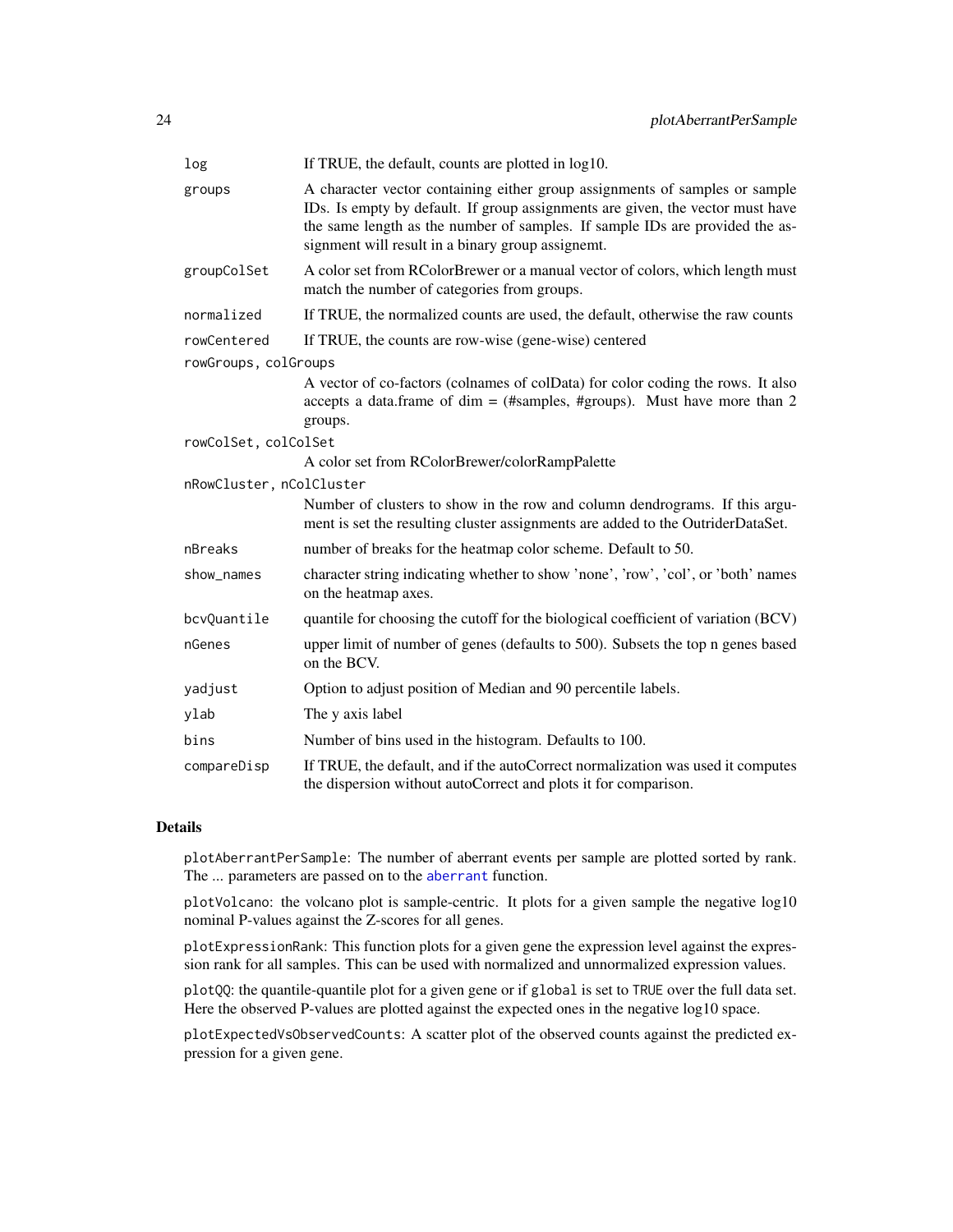<span id="page-24-0"></span>plotCountCorHeatmap: The correlation heatmap of the count data of the full data set. Default the values are log transformed and row centered. This function returns an OutriderDataSet with annotated clusters if requested. The ... arguments are passed to the [pheatmap](#page-0-0) function.

plotCountGeneSampleHeatmap: A gene x sample heatmap of the raw or normalized counts. By default they are log transformed and row centered. Only the top 500 viable genes based on the BCV (biological coefficient of variation) is used by default.

plotSizeFactors: The sizefactor distribution within the dataset.

plotFPKM: The distribution of FPKM values. If the OutriderDataSet object contains the passedFilter column, it will plot both FPKM distributions for the expressed genes and for the filtered genes.

plotExpressedGenes: A summary statistic plot on the number of genes expressed within this dataset. It plots the sample rank (based on the number of expressed genes) against the accumulated statistics up to the given sample.

plotDispEsts: Plots the dispersion of the OutriderDataSet model against the normalized mean count. If autoCorrect is used it will also estimate the dispersion without normalization for comparison.

plotPowerAnalysis: The power analysis plot should give the user a ruff estimate of the events one can be detected with OUTRIDER. Based on the dispersion of the provided OUTRIDER data set the theoretical P-value over the mean expression is plotted. This is done for different expression levels. The curves are smooths to make the reading of the plot easier.

plotEncDimSearch: Visualization of the hyperparameter optimization. It plots the encoding dimension against the achieved loss (area under the precision-recall curve). From this plot the optimum should be choosen for the q in fitting process.

#### Value

If base R graphics are used nothing is returned else the plotly or the gplot object is returned.

```
ods <- makeExampleOutriderDataSet(dataset="Kremer")
implementation <- 'autoencoder'
```

```
mcols(ods)$basepairs <- 300 # assign pseudo gene length for filtering
ods <- filterExpression(ods)
ods <- OUTRIDER(ods, implementation=implementation)
```

```
plotAberrantPerSample(ods)
```

```
plotVolcano(ods, 49)
plotVolcano(ods, 'MUC1365', basePlot=TRUE)
```

```
plotExpressionRank(ods, 35)
plotExpressionRank(ods, "NDUFS5", normalized=FALSE,
   log=FALSE, main="Over expression outlier", basePlot=TRUE)
```

```
plotQQ(ods, 149)
plotQQ(ods, global=TRUE, outlierRatio=0.001)
```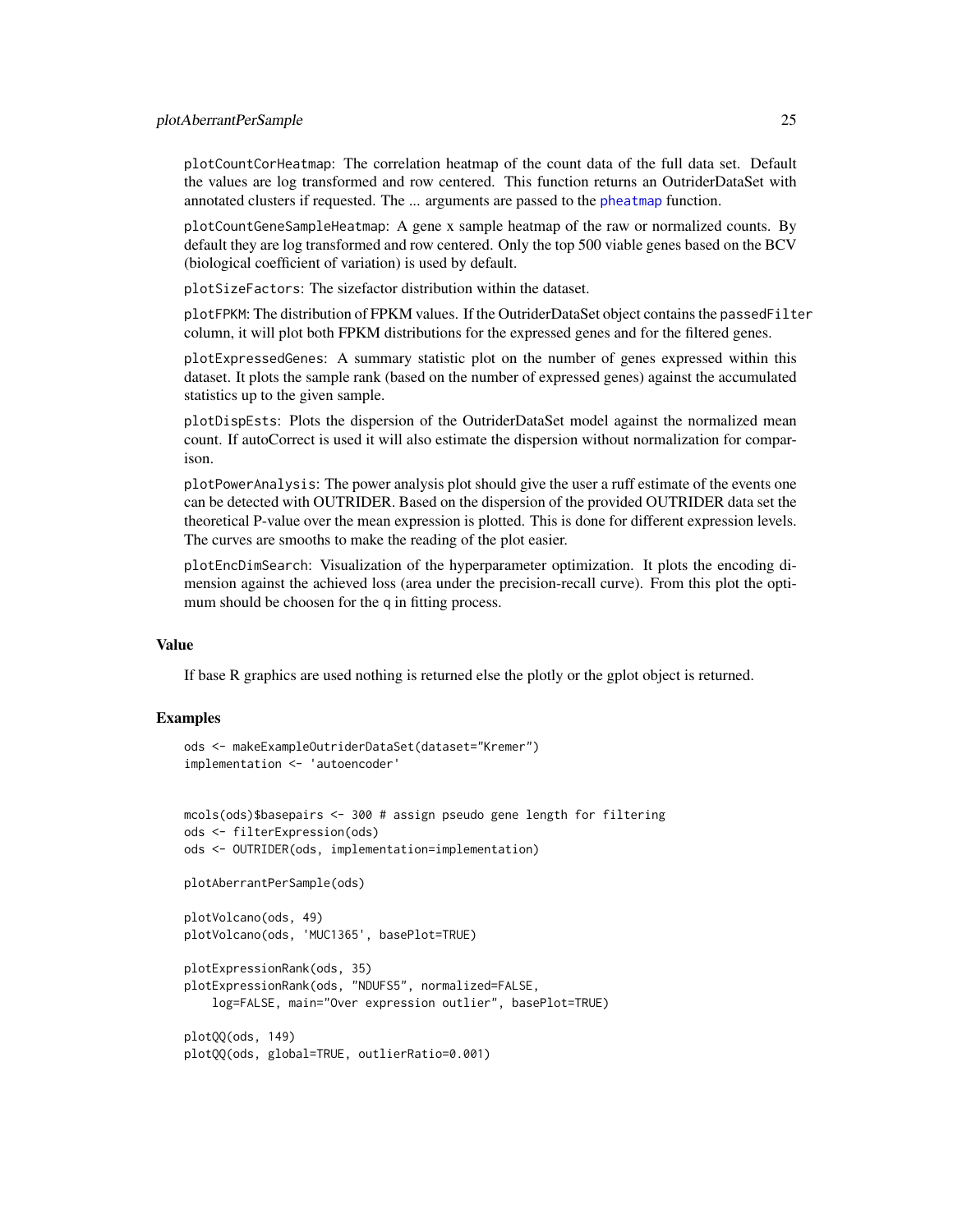#### <span id="page-25-0"></span>26 results

```
plotExpectedVsObservedCounts(ods, 149)
plotExpectedVsObservedCounts(ods, "ATAD3C", basePlot=TRUE)
plotExpressedGenes(ods)
sex <- sample(c("female", "male"), dim(ods)[2], replace=TRUE)
colData(ods)$Sex <- sex
ods <- plotCountCorHeatmap(ods, nColCluster=4, normalized=FALSE)
ods <- plotCountCorHeatmap(ods, colGroup="Sex", colColSet="Set1")
table(colData(ods)$clusterNumber_4)
plotCountGeneSampleHeatmap(ods, normalized=FALSE)
plotCountGeneSampleHeatmap(ods, rowGroups="theta",
        rowColSet=list(c("white", "darkgreen")))
plotSizeFactors(ods)
mcols(ods)$basepairs <- 1
mcols(ods)$passedFilter <- rowMeans(counts(ods)) > 10
plotFPKM(ods)
plotDispEsts(ods, compareDisp=FALSE)
plotPowerAnalysis(ods)
## Not run:
# for speed reasons we only search for 5 different dimensions
ods <- findEncodingDim(ods, params=c(3, 10, 20, 35, 50),
        implementation=implementation)
plotEncDimSearch(ods)
## End(Not run)
```
results *Accessor function for the 'results' object in an OutriderDataSet object.*

#### Description

This function assembles a results table of significant outlier events based on the given filter criteria. The table contains various information accumulated over the analysis pipeline.

#### Usage

```
results(object, ...)
## S4 method for signature 'OutriderDataSet'
results(
 object,
```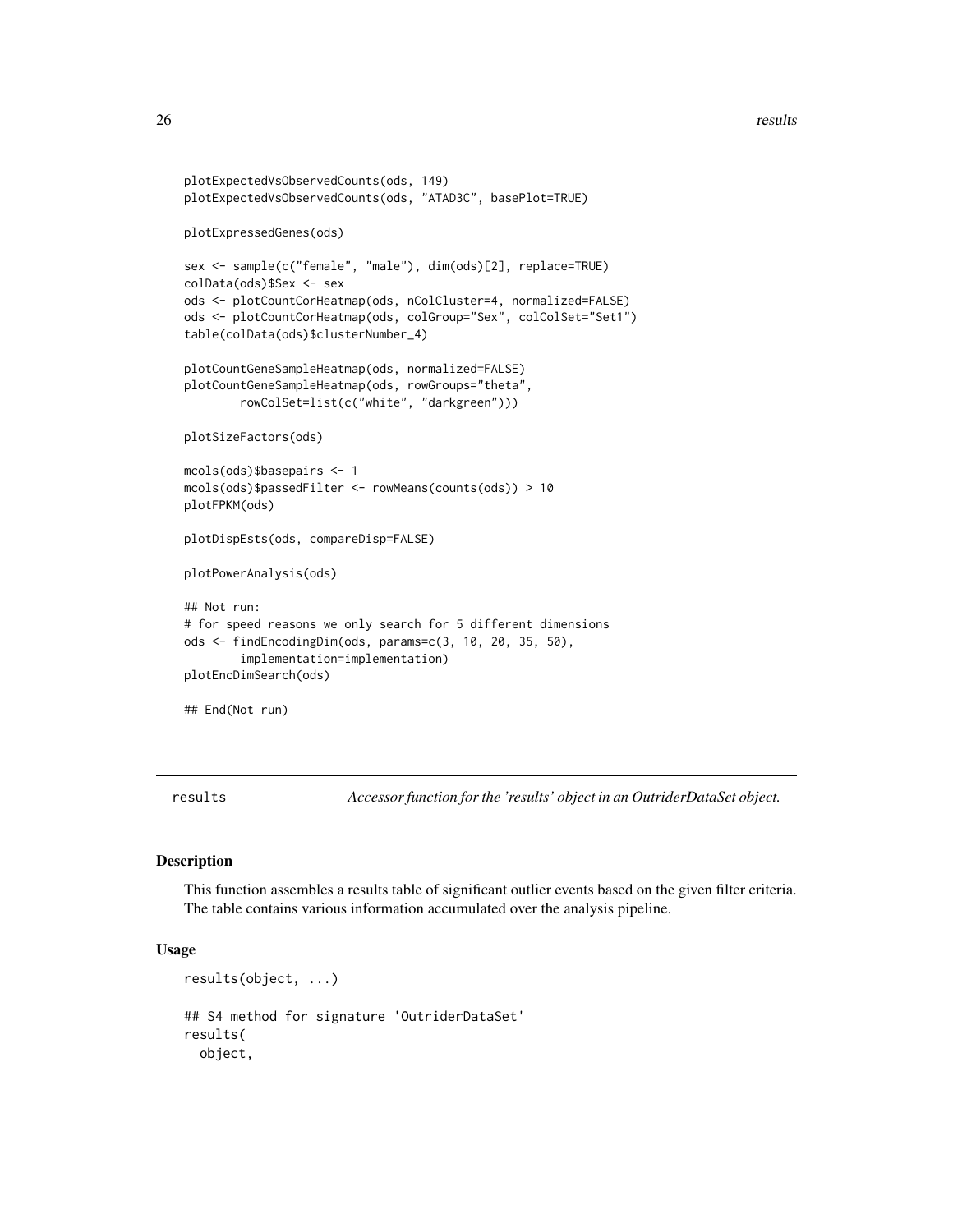# <span id="page-26-0"></span>sampleExclusionMask 27

```
padjCutoff = 0.05,
zScoreCutoff = 0,
round = 2,
all = FALSE,
...
```
# Arguments

 $\overline{\phantom{a}}$ 

| object       | An OutriderDataSet object                                                                                                                                          |  |
|--------------|--------------------------------------------------------------------------------------------------------------------------------------------------------------------|--|
| $\ddots$     | Additional arguments, currently not used                                                                                                                           |  |
| padjCutoff   | The significant threshold to be applied                                                                                                                            |  |
| zScoreCutoff | If provided additionally a z score threshold is applied                                                                                                            |  |
| round        | Can be TRUE, defaults to 2, or an integer used for rounding with round to make<br>the output more user friendly                                                    |  |
| all          | By default FALSE, only significant read counts are listed in the results. If TRUE<br>all results are assembled resulting in a data.table of length samples x genes |  |

# Value

A data.table where each row is an outlier event and the columns contain additional information about this event. Eg padj, l2fc

# Examples

```
ods <- makeExampleOutriderDataSet()
ods <- OUTRIDER(ods)
res <- results(ods, all=TRUE)
res
```
sampleExclusionMask *Sample exclusion*

# Description

To exclude a sample from the fit process, one can use this function to mask specific samples. This can be used if replicates are present.

# Usage

```
sampleExclusionMask(ods, aeMatrix = FALSE)
```
sampleExclusionMask(ods) <- value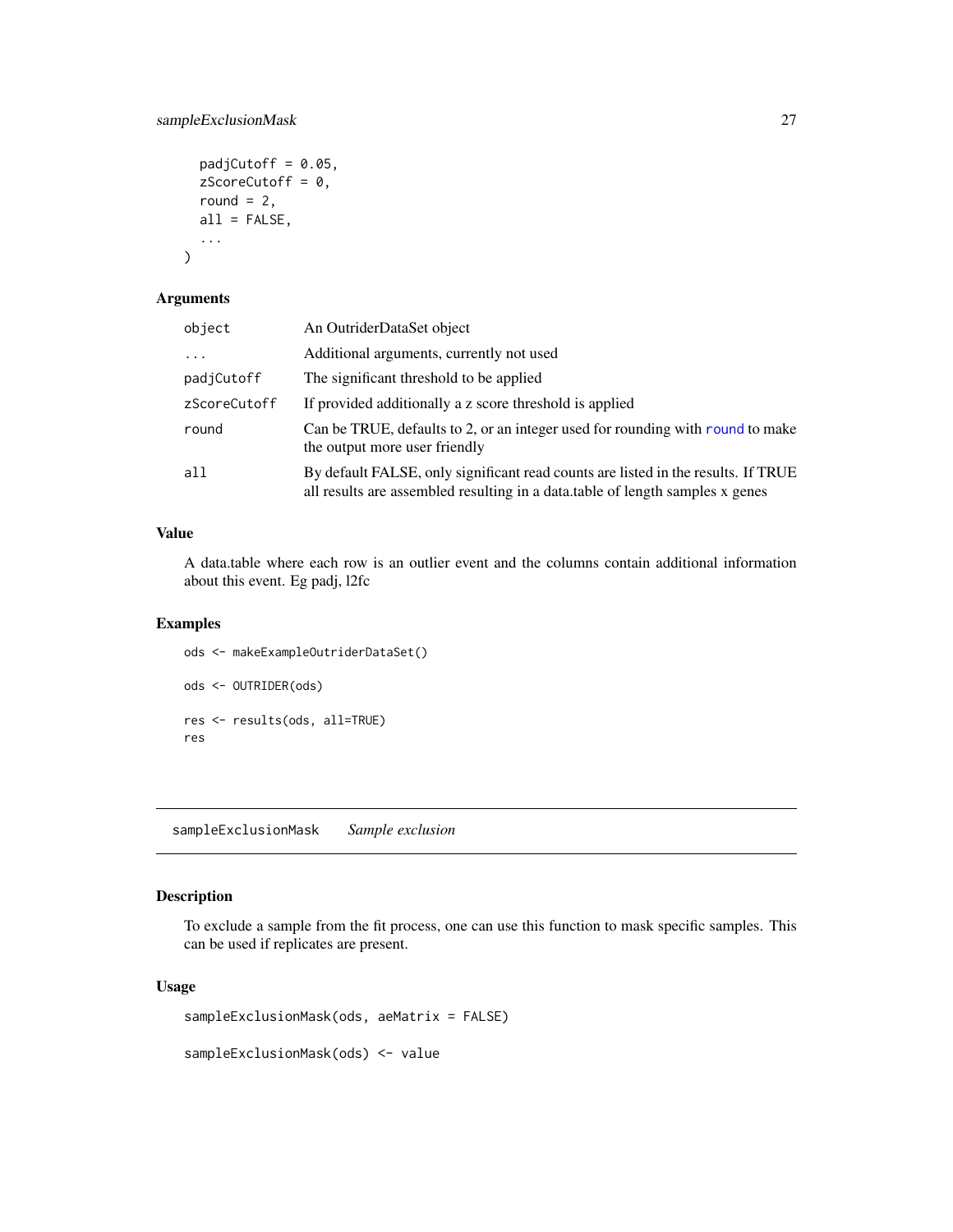# <span id="page-27-0"></span>Arguments

| ods      | An OutriderDataSet object                                                                                                      |
|----------|--------------------------------------------------------------------------------------------------------------------------------|
| aeMatrix | If TRUE, it returns a 0/1 matrix for the internal autoencoder functions in the form<br>of feature x sample                     |
| value    | A logical vector of the length of the samples. If TRUE, the corresponding sample<br>will be excluded from the autoencoder fit. |

# Value

The exclusion vector/matrix.

# Examples

```
ods <- makeExampleOutriderDataSet()
sampleExclusionMask(ods) <- sample(c(FALSE, TRUE), ncol(ods), replace=TRUE)
```
sampleExclusionMask(ods)

<span id="page-27-1"></span>sizeFactors *SizeFactors accessor and estimation function*

# <span id="page-27-2"></span>Description

Accessor functions for the 'sizeFactors' information in a OutriderDataSet object.

# Usage

```
## S4 method for signature 'OutriderDataSet'
sizeFactors(object)
## S4 replacement method for signature 'OutriderDataSet,numeric'
## S4 replacement method for signature 'OutriderDataSet,`NULL`'
sizeFactors(object) <- value
sizeFactors(object) <- value
```

```
## S4 method for signature 'OutriderDataSet'
estimateSizeFactors(object)
```
# Arguments

| object | <b>OutriderDataSet</b>           |
|--------|----------------------------------|
| value  | A numberic vector of sizeFactors |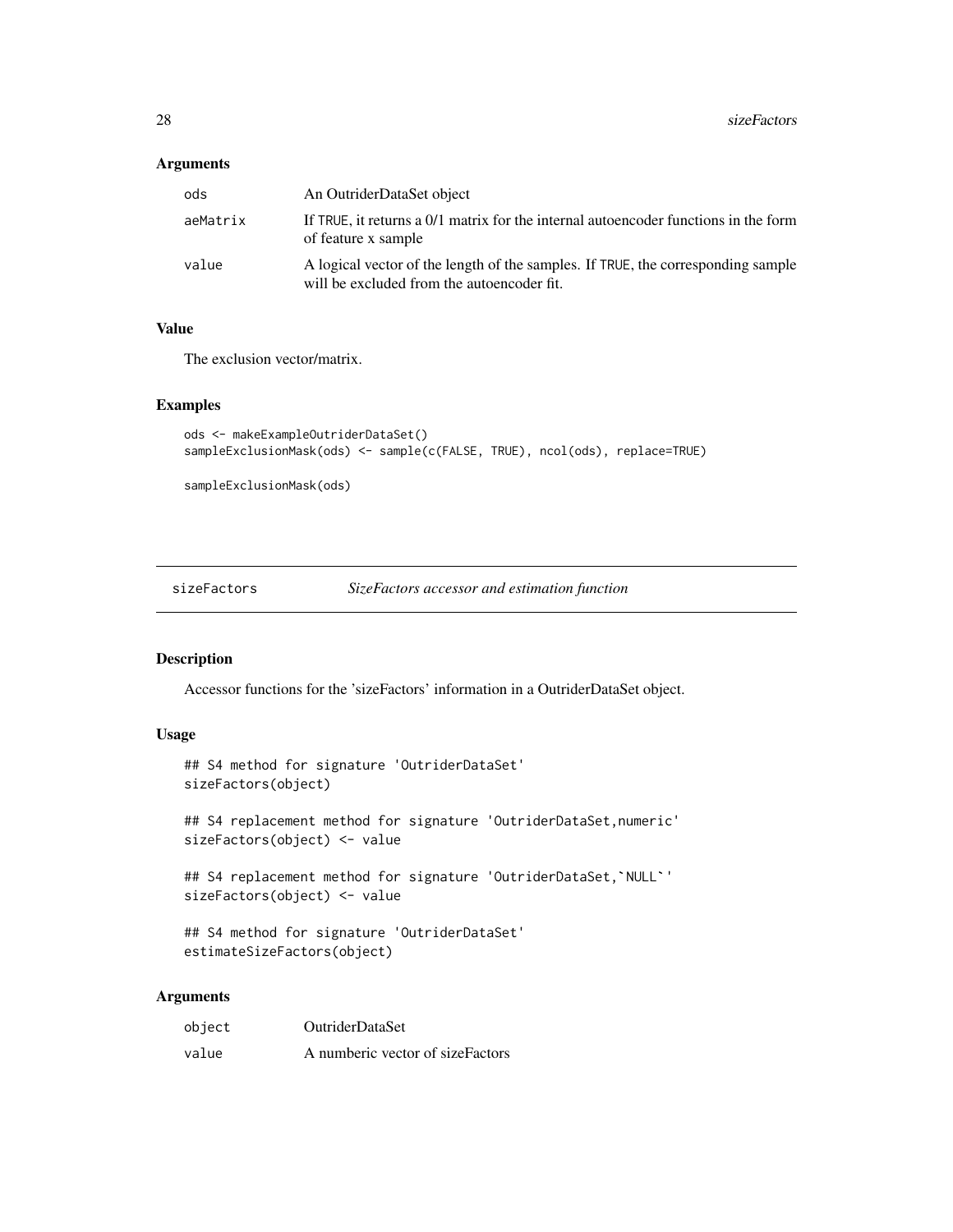#### <span id="page-28-0"></span>sizeFactors 29

# Details

The estimation of the size factors can also make use of the existing log geometric means in the object. Those can be loaded from an existing model.

# Value

An OutriderDatasSet with the estimated sizeFactors, or with the getter function it returns a numeric vector containing the sizeFactors.

# See Also

[estimateSizeFactors](#page-27-2)

```
ods <- makeExampleOutriderDataSet()
ods <- estimateSizeFactors(ods)
head(sizeFactors(ods))
```

```
sizeFactors(ods) <- runif(dim(ods)[2], 0.5, 1.5)
sizeFactors(ods)
counts(ods, normalized=TRUE)[1:10,1:10]
```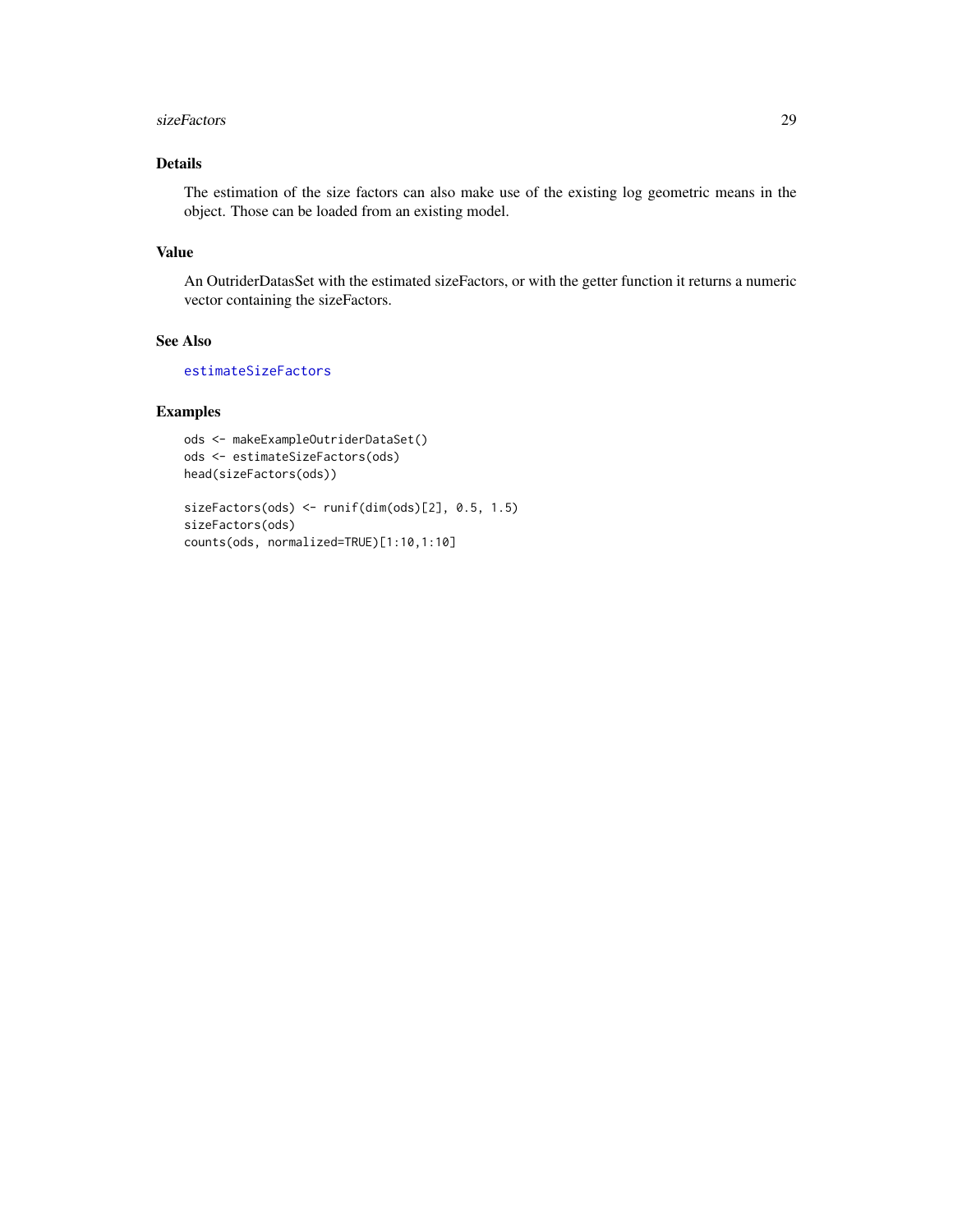# <span id="page-29-0"></span>**Index**

'sampleExclusionMask<-' *(*sampleExclusionMask*)*, [27](#page-26-0) aberrant, [3,](#page-2-0) *[24](#page-23-0)* aberrant,OutriderDataSet-method *(*aberrant*)*, [3](#page-2-0) BiocParallelParam, *[7](#page-6-0)*, *[18](#page-17-0)* computeGeneLength, [4](#page-3-0) computeLatentSpace, [5](#page-4-0) computePvalues, [5,](#page-4-0) *[17](#page-16-0)* computePvalues,OutriderDataSet-method *(*computePvalues*)*, [5](#page-4-0) computeZscores, [6,](#page-5-0) *[17](#page-16-0)* computeZscores,OutriderDataSet-method *(*computeZscores*)*, [6](#page-5-0) controlForConfounders, [7,](#page-6-0) *[16,](#page-15-0) [17](#page-16-0)* counts, [8](#page-7-0) counts,OutriderDataSet-method *(*counts*)*, [8](#page-7-0) counts<-,OutriderDataSet,matrix-method *(*counts*)*, [8](#page-7-0) DESeqDataSet, *[19](#page-18-0)* dispersion, *(*getBestQ*)*, [14](#page-13-0) dispersions *(*getBestQ*)*, [14](#page-13-0) dispersions,OutriderDataSet-method *(*getBestQ*)*, [14](#page-13-0) estimateBestQ, [9](#page-8-0) estimateDispersions, *[14](#page-13-0)* estimateSizeFactors, *[17](#page-16-0)*, *[29](#page-28-0)* estimateSizeFactors *(*sizeFactors*)*, [28](#page-27-0) estimateSizeFactors,OutriderDataSet-method *(*sizeFactors*)*, [28](#page-27-0)

filterExpression, [10](#page-9-0) filterExpression,OutriderDataSet-method *(*filterExpression*)*, [10](#page-9-0) findEncodingDim, [11](#page-10-0)

findEncodingDim, *(*findEncodingDim*)*, [11](#page-10-0) findInjectZscore *(*findEncodingDim*)*, [11](#page-10-0) fit, [12,](#page-11-0) *[17](#page-16-0)* fpkm, *[10](#page-9-0)*, *[13](#page-12-0)*, [13](#page-12-0) fpm, *[13](#page-12-0)* fpm *(*fpkm*)*, [13](#page-12-0)

getBestQ, [14](#page-13-0) getter\_setter\_functions *(*getBestQ*)*, [14](#page-13-0)

makeExampleOutriderDataSet, [15](#page-14-0)

normalizationFactors, *[9](#page-8-0)*, [16,](#page-15-0) *[17](#page-16-0)* normalizationFactors,OutriderDataSet-method *(*normalizationFactors*)*, [16](#page-15-0) normalizationFactors<-,OutriderDataSet,data.frame-method *(*normalizationFactors*)*, [16](#page-15-0) normalizationFactors<-,OutriderDataSet,DataFrame-method *(*normalizationFactors*)*, [16](#page-15-0) normalizationFactors<-,OutriderDataSet,matrix-method *(*normalizationFactors*)*, [16](#page-15-0) normalizationFactors<-,OutriderDataSet,NULL-method *(*normalizationFactors*)*, [16](#page-15-0)

OUTRIDER, [17](#page-16-0) OutriderDataSet, *[8](#page-7-0)*, *[16](#page-15-0)* OutriderDataSet *(*OutriderDataSet-class*)*, [19](#page-18-0) OutriderDataSet-class, [19](#page-18-0)

padj *(*getBestQ*)*, [14](#page-13-0) padj, *(*getBestQ*)*, [14](#page-13-0) pheatmap, *[25](#page-24-0)* plotAberrantPerSample, [20](#page-19-0) plotAberrantPerSample,OutriderDataSet-method *(*plotAberrantPerSample*)*, [20](#page-19-0) plotCountCorHeatmap *(*plotAberrantPerSample*)*, [20](#page-19-0) plotCountCorHeatmap,OutriderDataSet-method *(*plotAberrantPerSample*)*, [20](#page-19-0)